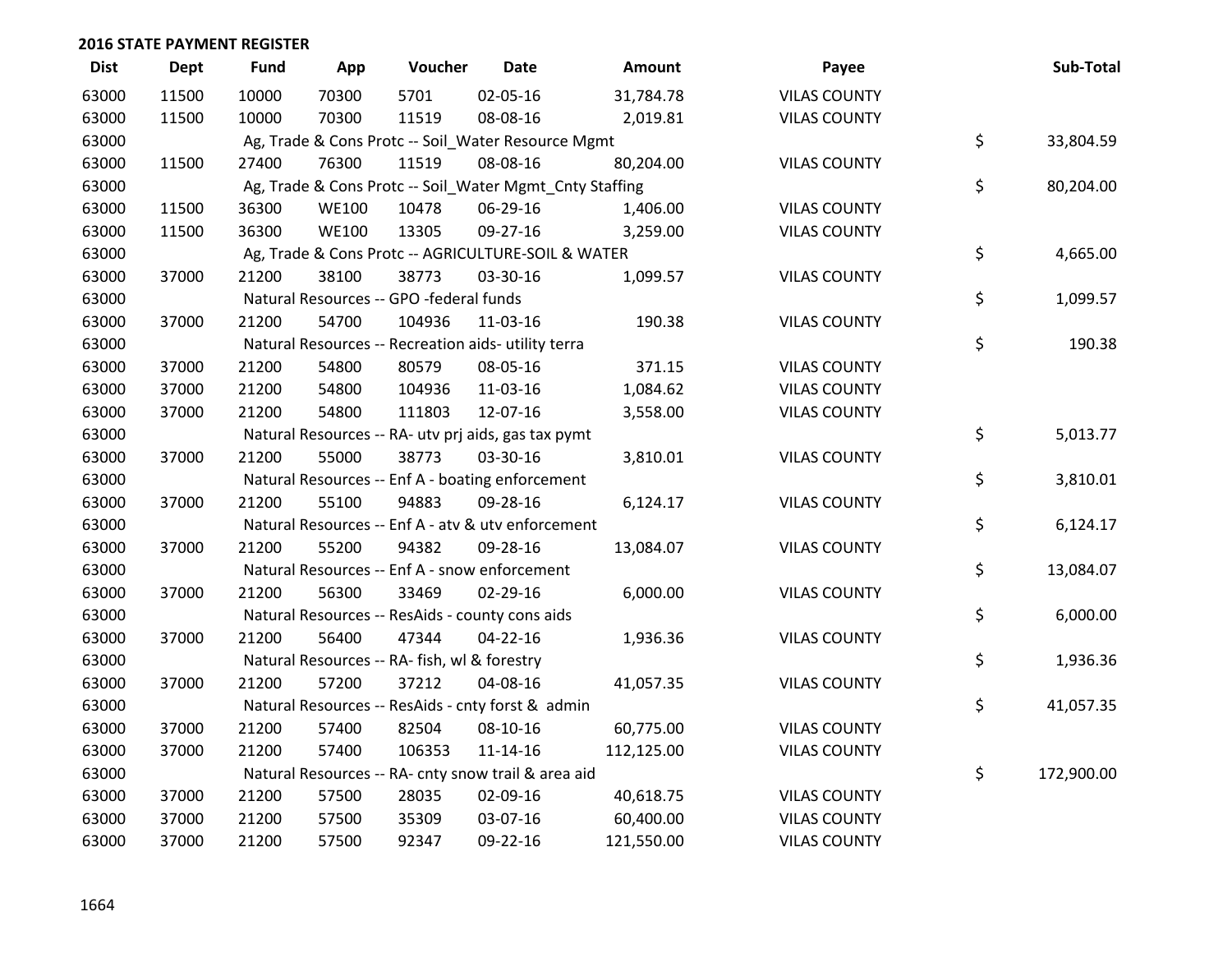| <b>Dist</b> | <b>Dept</b> | <b>Fund</b> | App          | Voucher                                     | <b>Date</b>                                         | <b>Amount</b> | Payee                  | Sub-Total        |
|-------------|-------------|-------------|--------------|---------------------------------------------|-----------------------------------------------------|---------------|------------------------|------------------|
| 63000       |             |             |              |                                             | Natural Resources -- RA- snowmobile trail areas     |               |                        | \$<br>222,568.75 |
| 63000       | 37000       | 21200       | 57600        | 42275                                       | $04 - 11 - 16$                                      | 60.00         | <b>VILAS COUNTY</b>    |                  |
| 63000       | 37000       | 21200       | 57600        | 80581                                       | 08-05-16                                            | 60.00         | <b>VILAS COUNTY</b>    |                  |
| 63000       | 37000       | 21200       | 57600        | 80586                                       | 08-05-16                                            | 3,185.00      | <b>VILAS COUNTY</b>    |                  |
| 63000       |             |             |              |                                             | Natural Resources -- RA- atv prj aids, gas tax pymt |               |                        | \$<br>3,305.00   |
| 63000       | 37000       | 21200       | 57700        | 111805                                      | 12-07-16                                            | 120,000.00    | <b>VILAS COUNTY</b>    |                  |
| 63000       |             |             |              | Natural Resources -- RA- atv project aids   |                                                     |               |                        | \$<br>120,000.00 |
| 63000       | 37000       | 21200       | 58900        | 102715                                      | $11 - 18 - 16$                                      | 3,075.44      | <b>VILAS COUNTY</b>    |                  |
| 63000       |             |             |              |                                             | Natural Resources -- Resource aids - distribution o |               |                        | \$<br>3,075.44   |
| 63000       | 37000       | 21200       | 66300        | 33479                                       | 02-29-16                                            | 49,188.91     | <b>VILAS COUNTY</b>    |                  |
| 63000       |             |             |              | Natural Resources -- EA - lake protection   |                                                     |               |                        | \$<br>49,188.91  |
| 63000       | 37000       | 27400       | 67000        | 55510                                       | 05-31-16                                            | 104,253.98    | <b>VILAS COUNTY</b>    |                  |
| 63000       |             |             |              |                                             | Natural Resources -- Fin asst for responsible units |               |                        | \$<br>104,253.98 |
| 63000       | 37000       | 27400       | 67300        | 55510                                       | 05-31-16                                            | 5,654.39      | <b>VILAS COUNTY</b>    |                  |
| 63000       |             |             |              |                                             | Natural Resources -- Recycling consolidation grants |               |                        | \$<br>5,654.39   |
| 63000       | 37000       | 36300       | <b>TA100</b> | 105158                                      | 11-07-16                                            | 6,063.50      | <b>VILAS COUNTY</b>    |                  |
| 63000       |             |             |              | Natural Resources -- LAND ACQUISITION       |                                                     |               |                        | \$<br>6,063.50   |
| 63000       | 37000       | 36300       | <b>TA170</b> | 113979                                      | 12-14-16                                            | 88,002.05     | <b>VILAS COUNTY</b>    |                  |
| 63000       |             |             |              |                                             | Natural Resources -- PROP DEVELP PROJECTS           |               |                        | \$<br>88,002.05  |
| 63000       | 39500       | 21100       | 19000        | 172                                         | 07-05-16                                            | 384,580.34    | <b>VILAS COUNTY</b>    |                  |
| 63000       | 39500       | 21100       | 19000        | 29126                                       | 10-03-16                                            | 192,290.17    | <b>VILAS COUNTY</b>    |                  |
| 63000       |             |             |              | Transportation -- Trans Aids To Co.-Sf      |                                                     |               |                        | \$<br>576,870.51 |
| 63000       | 39500       | 21100       | 16800        | 88063                                       | 05-06-16                                            | 86,161.00     | <b>COUNTY OF VILAS</b> |                  |
| 63000       |             |             |              | Transportation -- Eldly&Disa Co/Aid Sf      |                                                     |               |                        | \$<br>86,161.00  |
| 63000       | 39500       | 21100       | 17000        | 75897                                       | 03-09-16                                            | 15,231.34     | TREAS VILAS CO         |                  |
| 63000       |             |             |              | <b>Transportation -- County Forest Aids</b> |                                                     |               |                        | \$<br>15,231.34  |
| 63000       | 39500       | 21100       | 19000        | 74063                                       | $01 - 04 - 16$                                      | 192,290.17    | <b>COUNTY OF VILAS</b> |                  |
| 63000       |             |             |              | Transportation -- Trans Aids To Co.-Sf      |                                                     |               |                        | \$<br>192,290.17 |
| 63000       | 39500       | 21100       | 27800        | 70553                                       | 01-06-16                                            | 89,202.05     | TREAS VILAS CO         |                  |
| 63000       | 39500       | 21100       | 27800        | 83796                                       | 06-03-16                                            | 136,744.05    | TREAS VILAS CO         |                  |
| 63000       |             |             |              | Transportation -- Loc Rd Imp Prg St Fd      |                                                     |               |                        | \$<br>225,946.10 |
| 63000       | 41000       | 10000       | 11600        | 92328                                       | 11-29-16                                            | 24,280.00     | <b>VILAS COUNTY</b>    |                  |
| 63000       |             |             |              |                                             | Corrections -- Reimbursing counties for proba       |               |                        | \$<br>24,280.00  |
| 63000       | 41000       | 10000       | 31300        | 18553                                       | $01-07-16$                                          | 1,108.80      | <b>VILAS COUNTY</b>    |                  |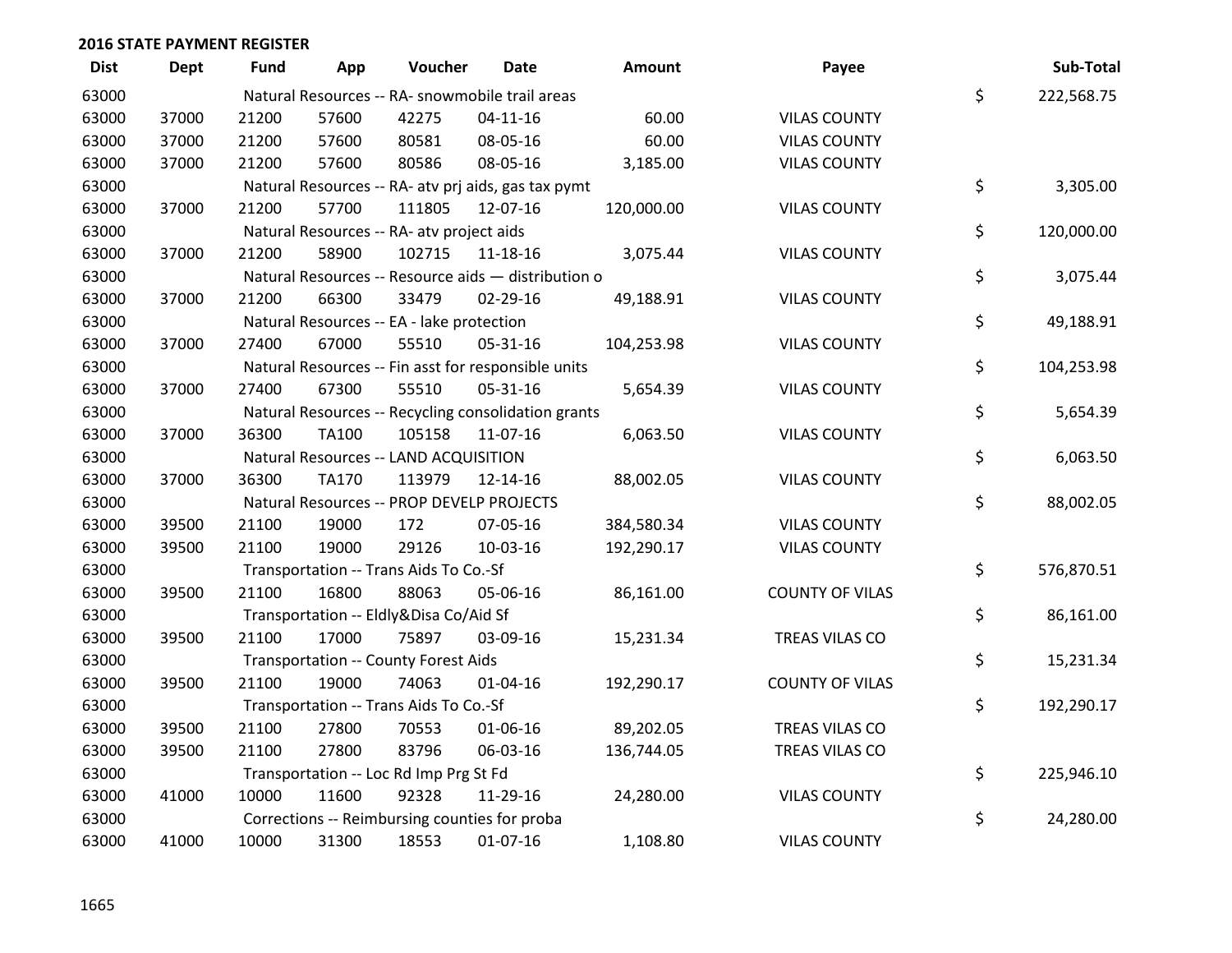| <b>Dist</b> | <b>Dept</b> | <b>Fund</b> | App   | Voucher                                          | <b>Date</b>    | Amount     | Payee               | Sub-Total          |
|-------------|-------------|-------------|-------|--------------------------------------------------|----------------|------------|---------------------|--------------------|
| 63000       | 41000       | 10000       | 31300 | 28429                                            | $02 - 12 - 16$ | 70,830.00  | <b>VILAS COUNTY</b> |                    |
| 63000       | 41000       | 10000       | 31300 | 34479                                            | 03-09-16       | 836.61     | <b>VILAS COUNTY</b> |                    |
| 63000       |             |             |       | Corrections -- Community youth and family aid    |                |            |                     | \$<br>72,775.41    |
| 63000       | 43500       | 10000       | 97500 | 55908                                            | 06-28-16       | 97.96      | <b>VILAS COUNTY</b> |                    |
| 63000       |             |             |       | Health Services -- 975- GENERAL RCPT/CLRING      |                |            |                     | \$<br>97.96        |
| 63000       | 43500       | 10000       | 00000 | 90613                                            | $01 - 02 - 16$ | 5,042.00   | VILAS CO            |                    |
| 63000       | 43500       | 10000       | 00000 | 90614                                            | $01 - 04 - 16$ | 105,442.00 | VILAS CO            |                    |
| 63000       | 43500       | 10000       | 00000 | 90616                                            | $02 - 01 - 16$ | 106,305.00 | VILAS CO            |                    |
| 63000       | 43500       | 10000       | 00000 | 90618                                            | 03-01-16       | 114,367.00 | VILAS CO            |                    |
| 63000       | 43500       | 10000       | 00000 | 90622                                            | $04 - 01 - 16$ | 169,477.00 | VILAS CO            |                    |
| 63000       | 43500       | 10000       | 00000 | 90624                                            | 05-02-16       | 171,377.00 | VILAS CO            |                    |
| 63000       | 43500       | 10000       | 00000 | 90627                                            | 06-01-16       | 148,155.00 | VILAS CO            |                    |
| 63000       | 43500       | 10000       | 00000 | 90628                                            | 06-29-16       | 3,223.00   | VILAS CO            |                    |
| 63000       | 43500       | 10000       | 00000 | 90700                                            | 07-01-16       | 152,811.00 | VILAS CO            |                    |
| 63000       | 43500       | 10000       | 00000 | 90701                                            | 08-01-16       | 194,534.00 | VILAS CO            |                    |
| 63000       | 43500       | 10000       | 00000 | 90702                                            | 09-01-16       | 150,364.00 | VILAS CO            |                    |
| 63000       | 43500       | 10000       | 00000 | 90704                                            | $10-01-16$     | 354,669.00 | VILAS CO            |                    |
| 63000       | 43500       | 10000       | 00000 | 90705                                            | 11-01-16       | 170,529.00 | VILAS CO            |                    |
| 63000       | 43500       | 10000       | 00000 | 90706                                            | 12-01-16       | 228,810.00 | VILAS CO            |                    |
| 63000       |             |             |       | Health Services -- State/Fed Aids                |                |            |                     | \$<br>2,075,105.00 |
| 63000       | 45500       | 10000       | 22100 | 14354                                            | 07-22-16       | 1,480.00   | <b>VILAS COUNTY</b> |                    |
| 63000       |             |             |       | Justice -- Crime laboratories, DNA               |                |            |                     | \$<br>1,480.00     |
| 63000       | 45500       | 10000       | 23100 | 21014                                            | 12-19-16       | 6,880.00   | <b>VILAS COUNTY</b> |                    |
| 63000       |             |             |       | Justice -- Law enforcement train, local          |                |            |                     | \$<br>6,880.00     |
| 63000       | 45500       | 10000       | 24100 | 14594                                            | $07 - 26 - 16$ | 74.10      | <b>VILAS COUNTY</b> |                    |
| 63000       |             |             |       | Justice -- Federal aid, state operations         |                |            |                     | \$<br>74.10        |
| 63000       | 45500       | 10000       | 53200 | 7637                                             | 03-14-16       | 18,794.79  | <b>VILAS COUNTY</b> |                    |
| 63000       | 45500       | 10000       | 53200 | 14467                                            | 07-22-16       | 21,397.30  | <b>VILAS COUNTY</b> |                    |
| 63000       |             |             |       | Justice -- Crime victim witness assist           |                |            |                     | \$<br>40,192.09    |
| 63000       | 46500       | 10000       | 30800 | 6687                                             | 03-01-16       | 381.00     | <b>VILAS COUNTY</b> |                    |
| 63000       | 46500       | 10000       | 30800 | 17675                                            | 11-09-16       | 7,200.04   | <b>VILAS COUNTY</b> |                    |
| 63000       |             |             |       | Military Affairs -- Emergency response equipment |                |            |                     | \$<br>7,581.04     |
| 63000       | 46500       | 10000       | 33700 | 12967                                            | 07-20-16       | 2,651.50   | <b>VILAS COUNTY</b> |                    |
| 63000       | 46500       | 10000       | 33700 | 18643                                            | 12-06-16       | 2,651.50   | <b>VILAS COUNTY</b> |                    |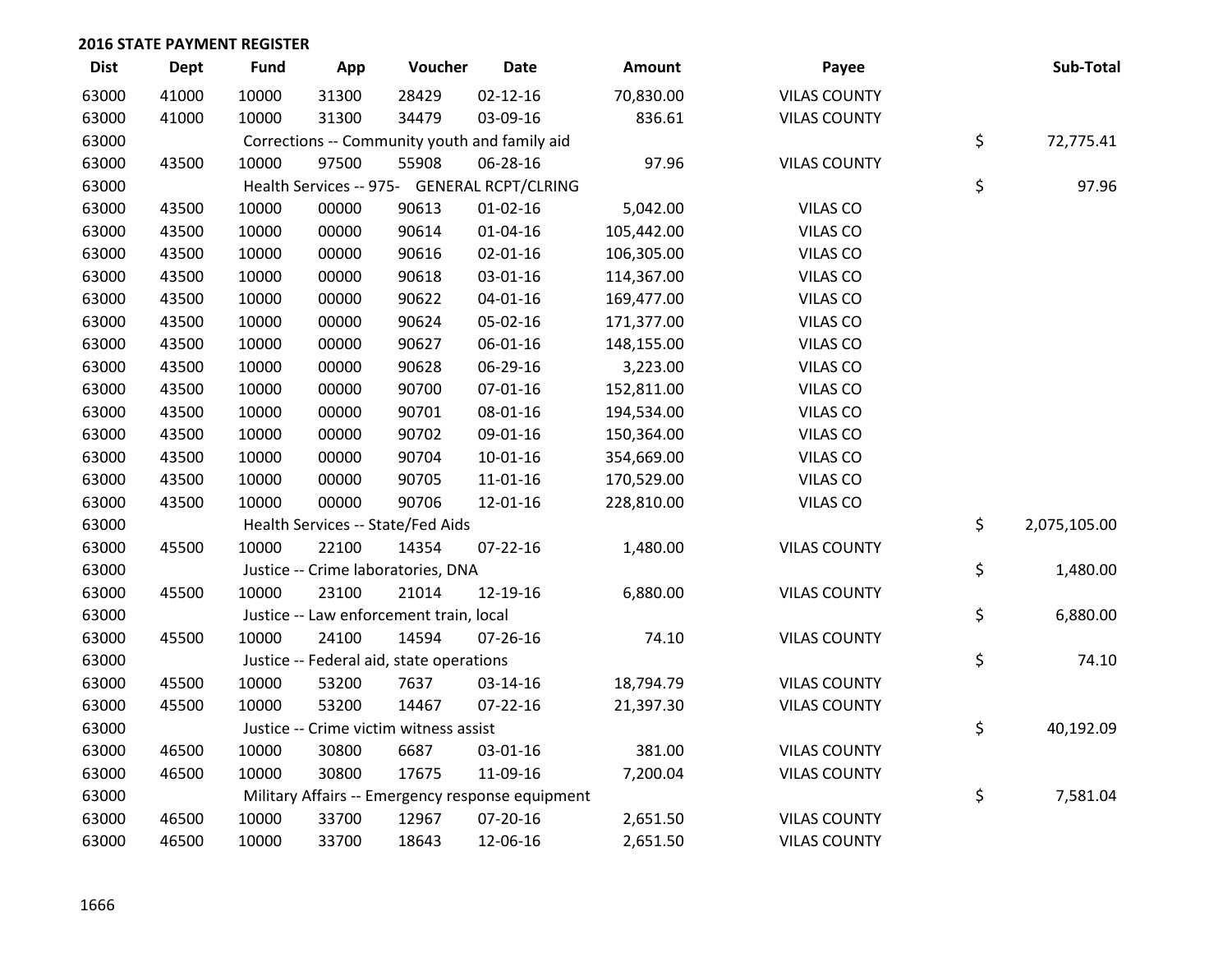| <b>Dist</b> | <b>Dept</b> | Fund  | App   | Voucher                                           | <b>Date</b>    | Amount    | Payee               | Sub-Total       |
|-------------|-------------|-------|-------|---------------------------------------------------|----------------|-----------|---------------------|-----------------|
| 63000       |             |       |       | Military Affairs -- Local emer planning grants    |                |           |                     | \$<br>5,303.00  |
| 63000       | 46500       | 10000 | 34200 | 5078                                              | $01-27-16$     | 17,157.31 | <b>VILAS COUNTY</b> |                 |
| 63000       | 46500       | 10000 | 34200 | 5628                                              | 02-04-16       | 2,629.50  | <b>VILAS COUNTY</b> |                 |
| 63000       | 46500       | 10000 | 34200 | 13906                                             | 08-16-16       | 17,106.98 | <b>VILAS COUNTY</b> |                 |
| 63000       | 46500       | 10000 | 34200 | 15550                                             | 09-26-16       | 914.49    | <b>VILAS COUNTY</b> |                 |
| 63000       | 46500       | 10000 | 34200 | 18713                                             | 12-06-16       | 17,106.98 | <b>VILAS COUNTY</b> |                 |
| 63000       |             |       |       | Military Affairs -- Federal aid, local assistance |                |           |                     | \$<br>54,915.26 |
| 63000       | 48500       | 15200 | 12700 | 7810                                              | 03-07-16       | 691.71    | <b>VILAS COUNTY</b> |                 |
| 63000       | 48500       | 15200 | 12700 | 14007                                             | 06-30-16       | 308.29    | <b>VILAS COUNTY</b> |                 |
| 63000       |             |       |       | Veterans Affairs -- Grants to counties            |                |           |                     | \$<br>1,000.00  |
| 63000       | 48500       | 58200 | 26700 | 7810                                              | 03-07-16       | 3,112.71  | <b>VILAS COUNTY</b> |                 |
| 63000       | 48500       | 58200 | 26700 | 14007                                             | 06-30-16       | 1,387.29  | <b>VILAS COUNTY</b> |                 |
| 63000       | 48500       | 58300 | 37000 | 7810                                              | 03-07-16       | 3,112.71  | <b>VILAS COUNTY</b> |                 |
| 63000       | 48500       | 58300 | 37000 | 14007                                             | 06-30-16       | 1,387.29  | <b>VILAS COUNTY</b> |                 |
| 63000       |             |       |       | Veterans Affairs -- County grants                 |                |           |                     | \$<br>9,000.00  |
| 63000       | 50500       | 10000 | 15500 | 11495                                             | $02 - 16 - 16$ | 3,416.04  | <b>VILAS COUNTY</b> |                 |
| 63000       | 50500       | 10000 | 15500 | 12792                                             | 03-01-16       | 2,831.96  | <b>VILAS COUNTY</b> |                 |
| 63000       | 50500       | 10000 | 15500 | 17659                                             | 04-28-16       | 2,320.70  | <b>VILAS COUNTY</b> |                 |
| 63000       | 50500       | 10000 | 15500 | 19149                                             | 05-16-16       | 4,367.05  | <b>VILAS COUNTY</b> |                 |
| 63000       | 50500       | 10000 | 15500 | 20746                                             | 05-31-16       | 5,828.51  | <b>VILAS COUNTY</b> |                 |
| 63000       | 50500       | 10000 | 15500 | 23215                                             | 06-29-16       | 2,175.32  | <b>VILAS COUNTY</b> |                 |
| 63000       | 50500       | 10000 | 15500 | 26074                                             | 07-28-16       | 1,573.36  | <b>VILAS COUNTY</b> |                 |
| 63000       | 50500       | 10000 | 15500 | 28791                                             | 08-31-16       | 1,069.44  | <b>VILAS COUNTY</b> |                 |
| 63000       | 50500       | 10000 | 15500 | 32631                                             | $10-14-16$     | 286.63    | <b>VILAS COUNTY</b> |                 |
| 63000       | 50500       | 10000 | 15500 | 35183                                             | $11 - 15 - 16$ | 123.65    | <b>VILAS COUNTY</b> |                 |
| 63000       | 50500       | 10000 | 15500 | 38774                                             | 12-28-16       | 3,497.83  | <b>VILAS COUNTY</b> |                 |
| 63000       |             |       |       | Administration -- Federal aid, local assistance   |                |           |                     | \$<br>27,490.49 |
| 63000       | 50500       | 23500 | 37100 | 11495                                             | $02 - 16 - 16$ | 4,537.28  | <b>VILAS COUNTY</b> |                 |
| 63000       | 50500       | 23500 | 37100 | 12792                                             | 03-01-16       | 2,263.44  | <b>VILAS COUNTY</b> |                 |
| 63000       | 50500       | 23500 | 37100 | 17659                                             | 04-28-16       | 695.63    | <b>VILAS COUNTY</b> |                 |
| 63000       | 50500       | 23500 | 37100 | 19149                                             | 05-16-16       | 67.22     | <b>VILAS COUNTY</b> |                 |
| 63000       | 50500       | 23500 | 37100 | 28791                                             | 08-31-16       | 2,324.14  | <b>VILAS COUNTY</b> |                 |
| 63000       | 50500       | 23500 | 37100 | 32631                                             | $10-14-16$     | 1,881.58  | <b>VILAS COUNTY</b> |                 |
| 63000       | 50500       | 23500 | 37100 | 35183                                             | 11-15-16       | 4,933.67  | <b>VILAS COUNTY</b> |                 |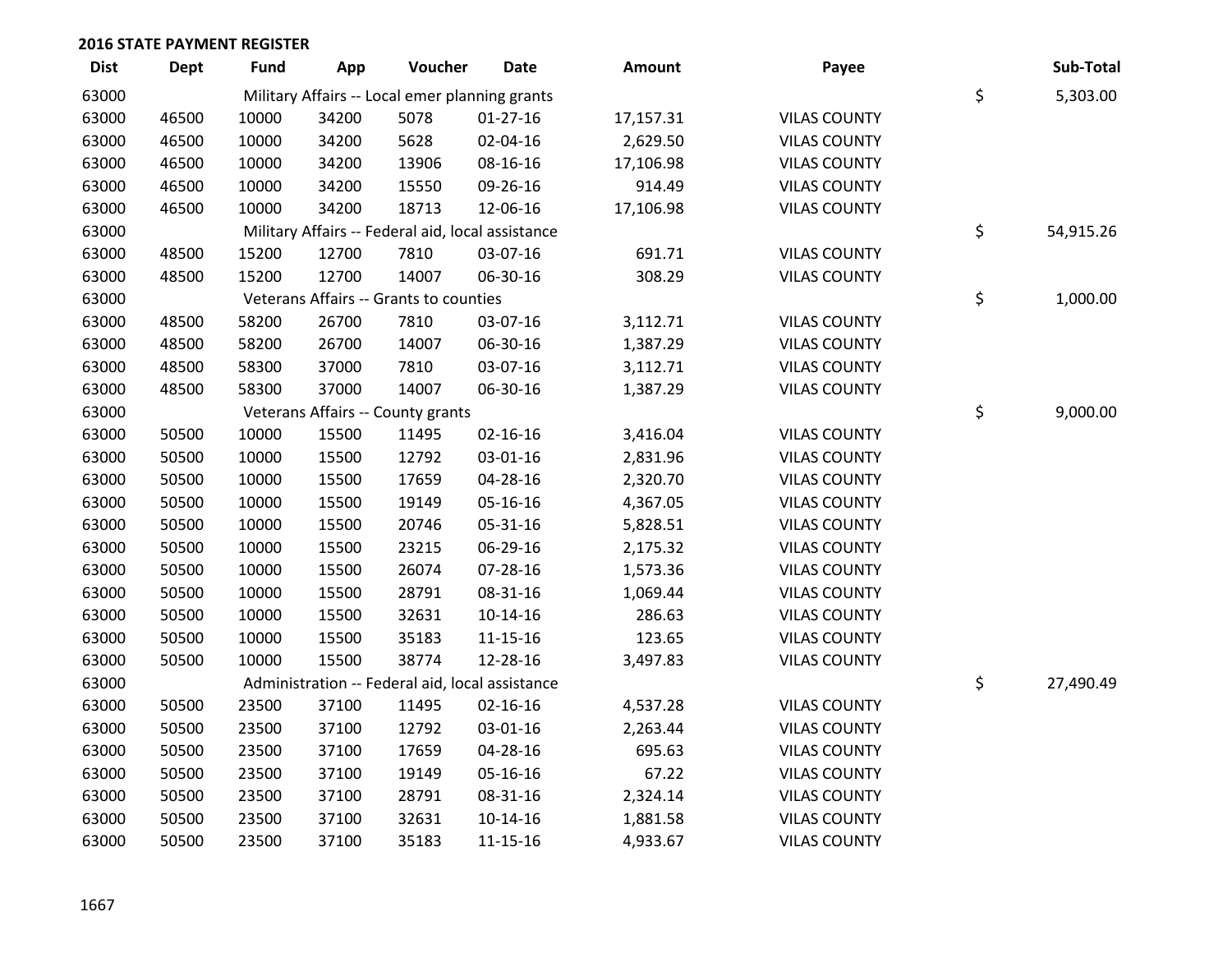| <b>Dist</b> | <b>Dept</b> | Fund  | App                                  | Voucher                                          | <b>Date</b>                                         | <b>Amount</b> | Payee               | Sub-Total           |
|-------------|-------------|-------|--------------------------------------|--------------------------------------------------|-----------------------------------------------------|---------------|---------------------|---------------------|
| 63000       | 50500       | 23500 | 37100                                | 38774                                            | 12-28-16                                            | 6,376.12      | <b>VILAS COUNTY</b> |                     |
| 63000       |             |       |                                      |                                                  | Administration -- Low-income assistance grants      |               |                     | \$<br>23,079.08     |
| 63000       | 50500       | 26900 | 16600                                | 13256                                            | 03-23-16                                            | 1,000.00      | <b>VILAS COUNTY</b> |                     |
| 63000       | 50500       | 26900 | 16600                                | 13452                                            | 03-24-16                                            | 35,976.00     | <b>VILAS COUNTY</b> |                     |
| 63000       | 50500       | 26900 | 16600                                | 18472                                            | $05-11-16$                                          | 25,000.00     | <b>VILAS COUNTY</b> |                     |
| 63000       |             |       | Administration -- Land               |                                                  |                                                     |               |                     | \$<br>61,976.00     |
| 63000       | 83500       | 10000 | 10500                                | 6961                                             | $07 - 25 - 16$                                      | 17,597.55     | <b>VILAS COUNTY</b> |                     |
| 63000       | 83500       | 10000 | 10500                                | 14486                                            | $11 - 21 - 16$                                      | 17,911.75     | <b>VILAS COUNTY</b> |                     |
| 63000       |             |       |                                      | Revenue -- County and Municipal Aid              |                                                     |               |                     | \$<br>35,509.30     |
| 63000       | 83500       | 10000 | 10900                                | 7255                                             | $07 - 25 - 16$                                      | 3,928.00      | <b>VILAS COUNTY</b> |                     |
| 63000       |             |       |                                      | Revenue -- State Aid, Tax Exempt Proprty         |                                                     |               |                     | \$<br>3,928.00      |
| 63000       | 83500       | 10000 | 11000                                | 14486                                            | $11 - 21 - 16$                                      | 82,620.64     | <b>VILAS COUNTY</b> |                     |
| 63000       |             |       |                                      | Revenue -- Public Utility Distribution           |                                                     |               |                     | \$<br>82,620.64     |
| 63000       | 83500       | 10000 | 30200                                | 5110                                             | 07-25-16                                            | 946,189.40    | <b>VILAS COUNTY</b> |                     |
| 63000       | 83500       | 10000 | 30200                                | 5254                                             | $07 - 25 - 16$                                      | 7,266,034.16  | <b>VILAS COUNTY</b> |                     |
| 63000       |             |       |                                      | Revenue -- School Lvy Tx/First Dollar Cr         |                                                     |               |                     | \$<br>8,212,223.56  |
| 63000       | 83500       | 52100 | 36300                                | 3513                                             | 03-29-16                                            | 477,758.09    | <b>VILAS COUNTY</b> |                     |
| 63000       |             |       |                                      | Revenue -- Lottery & Gaming Credit               |                                                     |               |                     | \$<br>477,758.09    |
| 63000       |             |       | <b>District Total Appropriations</b> |                                                  |                                                     |               |                     | \$<br>13,291,769.43 |
| 63002       | 16500       | 10000 | 22500                                | 4848                                             | $06 - 27 - 16$                                      | 15,836.56     | TOWN OF ARBOR VITAE |                     |
| 63002       |             |       |                                      | Safety & Prof Services -- Fire dues distribution |                                                     |               |                     | \$<br>15,836.56     |
| 63002       | 37000       | 10000 | 50300                                | 30725                                            | $02 - 17 - 16$                                      | 6,380.44      | TOWN OF ARBOR VITAE |                     |
| 63002       | 37000       | 10000 | 50300                                | 46288                                            | $04 - 21 - 16$                                      | 15.58         | TOWN OF ARBOR VITAE |                     |
| 63002       |             |       |                                      |                                                  | Natural Resources -- Aids in lieu of taxes - gener  |               |                     | \$<br>6,396.02      |
| 63002       | 37000       | 21200 | 16600                                | 64082                                            | 06-20-16                                            | 579.22        | TOWN OF ARBOR VITAE |                     |
| 63002       |             |       |                                      |                                                  | Natural Resources -- Gen program ops-state funds-FR |               |                     | \$<br>579.22        |
| 63002       | 37000       | 21200 | 54500                                | 51609                                            | 05-13-16                                            | 2,364.40      | TOWN OF ARBOR VITAE |                     |
| 63002       |             |       |                                      |                                                  | Natural Resources -- ResAids - fire suppress grant  |               |                     | \$<br>2,364.40      |
| 63002       | 37000       | 21200 | 57100                                | 64082                                            | 06-20-16                                            | 282.28        | TOWN OF ARBOR VITAE |                     |
| 63002       |             |       |                                      |                                                  | Natural Resources -- ResAids - cnty forst, cl & mfl |               |                     | \$<br>282.28        |
| 63002       | 37000       | 21200 | 57900                                | 46285                                            | $04 - 21 - 16$                                      | 0.64          | TOWN OF ARBOR VITAE |                     |
| 63002       | 37000       | 21200 | 57900                                | 46286                                            | $04 - 21 - 16$                                      | 26.19         | TOWN OF ARBOR VITAE |                     |
| 63002       | 37000       | 21200 | 57900                                | 46287                                            | $04 - 21 - 16$                                      | 24,085.97     | TOWN OF ARBOR VITAE |                     |
| 63002       |             |       |                                      |                                                  | Natural Resources -- Aids in lieu of taxes - sum s  |               |                     | \$<br>24,112.80     |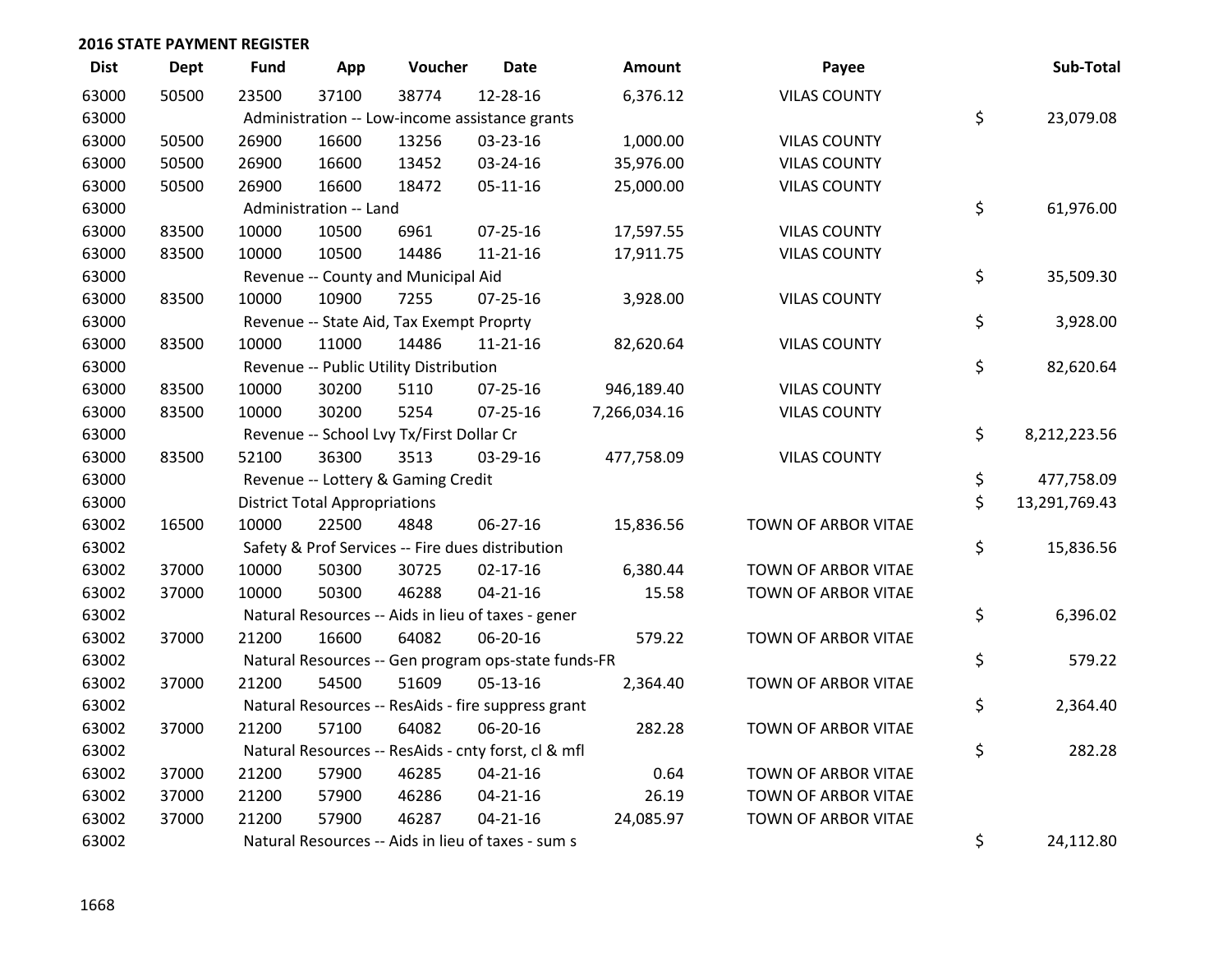| <b>Dist</b> | <b>Dept</b> | <b>Fund</b> | App                                  | Voucher                                             | <b>Date</b>    | Amount    | Payee                    | Sub-Total        |
|-------------|-------------|-------------|--------------------------------------|-----------------------------------------------------|----------------|-----------|--------------------------|------------------|
| 63002       | 37000       | 21200       | 58900                                | 102716                                              | 11-18-16       | 212.24    | TOWN OF ARBOR VITAE      |                  |
| 63002       |             |             |                                      | Natural Resources -- Resource aids - distribution o |                |           |                          | \$<br>212.24     |
| 63002       | 37000       | 21200       | 67800                                | 115568                                              | 12-22-16       | 965.81    | TOWN OF ARBOR VITAE      |                  |
| 63002       |             |             |                                      | Natural Resources -- EA - invasive aqu & lake mon   |                |           |                          | \$<br>965.81     |
| 63002       | 39500       | 21100       | 19100                                | 1794                                                | 07-05-16       | 48,108.19 | TOWN OF ARBOR VITAE      |                  |
| 63002       | 39500       | 21100       | 19100                                | 30866                                               | 10-03-16       | 48,108.21 | TOWN OF ARBOR VITAE      |                  |
| 63002       | 39500       | 21100       | 19100                                | 77613                                               | $01 - 04 - 16$ | 48,108.19 | TOWN OF ARBOR VITAE      |                  |
| 63002       | 39500       | 21100       | 19100                                | 85613                                               | 04-04-16       | 48,108.19 | TOWN OF ARBOR VITAE      |                  |
| 63002       |             |             |                                      | Transportation -- Trns Aids To Mnc.-Sf              |                |           |                          | \$<br>192,432.78 |
| 63002       | 83500       | 10000       | 10500                                | 6946                                                | $07 - 25 - 16$ | 7,395.24  | TOWN OF ARBOR VITAE      |                  |
| 63002       | 83500       | 10000       | 10500                                | 14471                                               | 11-21-16       | 39,045.29 | TOWN OF ARBOR VITAE      |                  |
| 63002       |             |             |                                      | Revenue -- County and Municipal Aid                 |                |           |                          | \$<br>46,440.53  |
| 63002       | 83500       | 10000       | 10900                                | 8760                                                | $07 - 25 - 16$ | 449.00    | TOWN OF ARBOR VITAE      |                  |
| 63002       |             |             |                                      | Revenue -- State Aid, Tax Exempt Proprty            |                |           |                          | \$<br>449.00     |
| 63002       | 83500       | 10000       | 11000                                | 14471                                               | $11 - 21 - 16$ | 2,915.22  | TOWN OF ARBOR VITAE      |                  |
| 63002       |             |             |                                      | Revenue -- Public Utility Distribution              |                |           |                          | \$<br>2,915.22   |
| 63002       | 83500       | 10000       | 50100                                | 2694                                                | $01-29-16$     | 94.48     | TOWN OF ARBOR VITAE      |                  |
| 63002       |             |             |                                      | Revenue -- Payments for municipal svcs              |                |           |                          | \$<br>94.48      |
| 63002       |             |             | <b>District Total Appropriations</b> |                                                     |                |           |                          | \$<br>293,081.34 |
| 63004       | 16500       | 10000       | 22500                                | 4849                                                | $06 - 27 - 16$ | 12,166.85 | TOWN OF BOULDER JUNCTION |                  |
| 63004       |             |             |                                      | Safety & Prof Services -- Fire dues distribution    |                |           |                          | \$<br>12,166.85  |
| 63004       | 37000       | 10000       | 50300                                | 30897                                               | $02 - 17 - 16$ | 25,809.21 | TOWN OF BOULDER JUNCTION |                  |
| 63004       | 37000       | 10000       | 50300                                | 46887                                               | $04 - 21 - 16$ | 20.00     | TOWN OF BOULDER JUNCTION |                  |
| 63004       |             |             |                                      | Natural Resources -- Aids in lieu of taxes - gener  |                |           |                          | \$<br>25,829.21  |
| 63004       | 37000       | 10000       | 78500                                | 24621                                               | $01 - 27 - 16$ | 98,496.32 | TOWN OF BOULDER JUNCTION |                  |
| 63004       |             |             |                                      | Natural Resources -- Res maint & dev - park fr & rd |                |           |                          | \$<br>98,496.32  |
| 63004       | 37000       | 21200       | 16600                                | 64083                                               | 06-20-16       | 244.75    | TOWN OF BOULDER JUNCTION |                  |
| 63004       |             |             |                                      | Natural Resources -- Gen program ops-state funds-FR |                |           |                          | \$<br>244.75     |
| 63004       | 37000       | 21200       | 57100                                | 64083                                               | 06-20-16       | 122.88    | TOWN OF BOULDER JUNCTION |                  |
| 63004       |             |             |                                      | Natural Resources -- ResAids - cnty forst, cl & mfl |                |           |                          | \$<br>122.88     |
| 63004       | 37000       | 21200       | 57900                                | 46886                                               | $04 - 21 - 16$ | 235.74    | TOWN OF BOULDER JUNCTION |                  |
| 63004       | 37000       | 21200       | 57900                                | 46888                                               | $04 - 21 - 16$ | 34,726.39 | TOWN OF BOULDER JUNCTION |                  |
| 63004       |             |             |                                      | Natural Resources -- Aids in lieu of taxes - sum s  |                |           |                          | \$<br>34,962.13  |
| 63004       | 39500       | 21100       | 19100                                | 1795                                                | 07-05-16       | 49,814.74 | TOWN OF BOULDER JUNCTION |                  |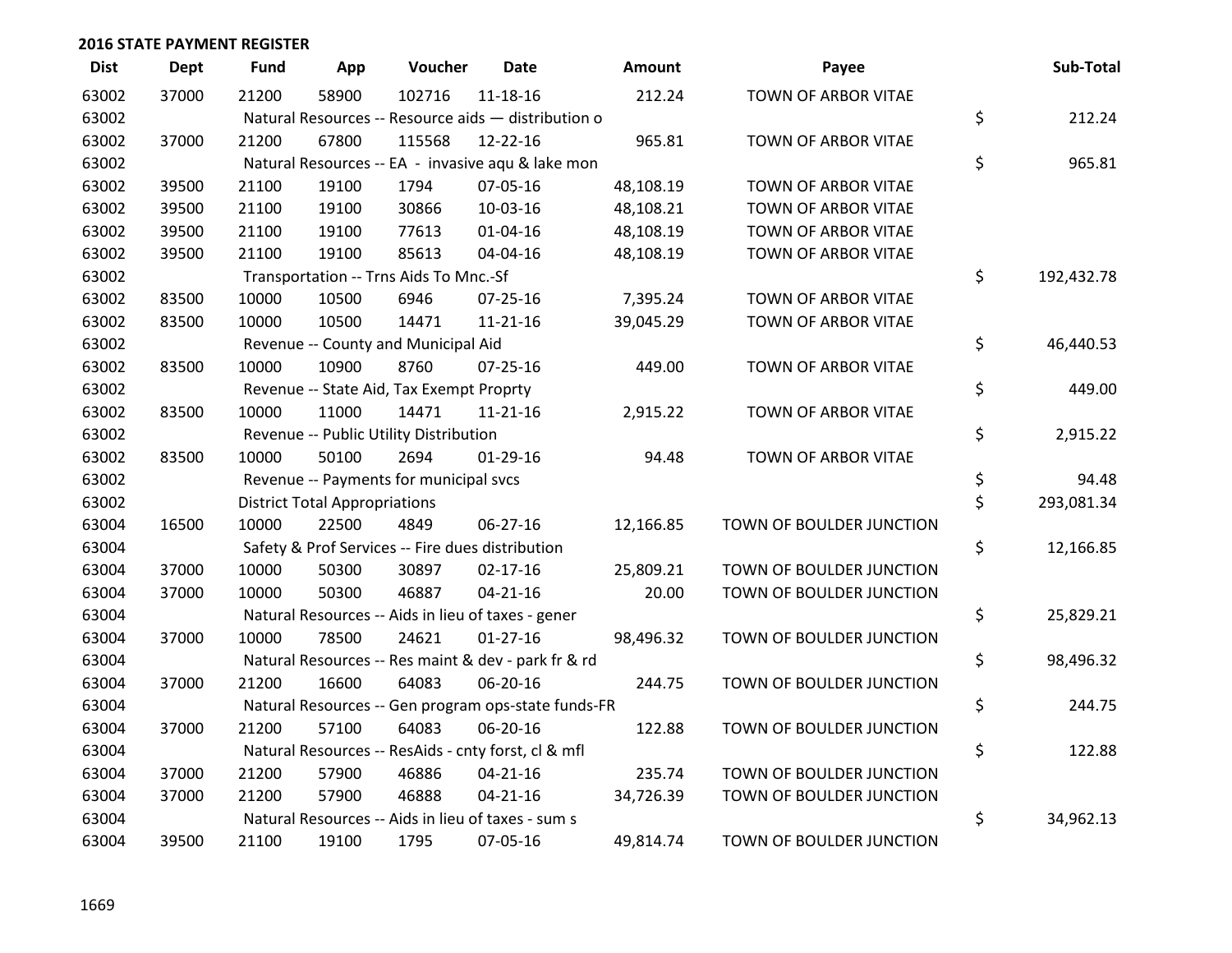| <b>Dist</b> | <b>Dept</b> | <b>Fund</b> | App                                  | Voucher                                             | <b>Date</b>    | <b>Amount</b> | Payee                    | Sub-Total        |
|-------------|-------------|-------------|--------------------------------------|-----------------------------------------------------|----------------|---------------|--------------------------|------------------|
| 63004       | 39500       | 21100       | 19100                                | 30867                                               | 10-03-16       | 49,814.76     | TOWN OF BOULDER JUNCTION |                  |
| 63004       | 39500       | 21100       | 19100                                | 77614                                               | $01 - 04 - 16$ | 49,814.74     | TOWN OF BOULDER JUNCTION |                  |
| 63004       | 39500       | 21100       | 19100                                | 85614                                               | 04-04-16       | 49,814.74     | TOWN OF BOULDER JUNCTION |                  |
| 63004       |             |             |                                      | Transportation -- Trns Aids To Mnc.-Sf              |                |               |                          | \$<br>199,258.98 |
| 63004       | 43500       | 10000       | 11900                                | 72460                                               | 09-02-16       | 5,057.70      | TOWN OF BOULDER JUNCTION |                  |
| 63004       |             |             |                                      | Health Services -- Emergency medical services, ai   |                |               |                          | \$<br>5,057.70   |
| 63004       | 83500       | 10000       | 10500                                | 6947                                                | $07 - 25 - 16$ | 3,347.33      | TOWN OF BOULDER JUNCTION |                  |
| 63004       | 83500       | 10000       | 10500                                | 14472                                               | $11 - 21 - 16$ | 16,968.18     | TOWN OF BOULDER JUNCTION |                  |
| 63004       |             |             |                                      | Revenue -- County and Municipal Aid                 |                |               |                          | \$<br>20,315.51  |
| 63004       | 83500       | 10000       | 10900                                | 8761                                                | 07-25-16       | 78.00         | TOWN OF BOULDER JUNCTION |                  |
| 63004       |             |             |                                      | Revenue -- State Aid, Tax Exempt Proprty            |                |               |                          | \$<br>78.00      |
| 63004       | 83500       | 10000       | 50100                                | 2695                                                | $01-29-16$     | 1,952.88      | TOWN OF BOULDER JUNCTION |                  |
| 63004       |             |             |                                      | Revenue -- Payments for municipal svcs              |                |               |                          | \$<br>1,952.88   |
| 63004       |             |             | <b>District Total Appropriations</b> |                                                     |                |               |                          | \$<br>398,485.21 |
| 63006       | 16500       | 10000       | 22500                                | 4850                                                | $06 - 27 - 16$ | 6,075.66      | TOWN OF CLOVERLAND       |                  |
| 63006       |             |             |                                      | Safety & Prof Services -- Fire dues distribution    |                |               |                          | \$<br>6,075.66   |
| 63006       | 37000       | 10000       | 50300                                | 30647                                               | $02 - 17 - 16$ | 54.97         | TOWN OF CLOVERLAND       |                  |
| 63006       | 37000       | 10000       | 50300                                | 46009                                               | $04 - 21 - 16$ | 79.48         | TOWN OF CLOVERLAND       |                  |
| 63006       |             |             |                                      | Natural Resources -- Aids in lieu of taxes - gener  |                |               |                          | \$<br>134.45     |
| 63006       | 37000       | 21200       | 16600                                | 64084                                               | 06-20-16       | 437.78        | TOWN OF CLOVERLAND       |                  |
| 63006       |             |             |                                      | Natural Resources -- Gen program ops-state funds-FR |                |               |                          | \$<br>437.78     |
| 63006       | 37000       | 21200       | 57100                                | 64084                                               | 06-20-16       | 2,598.90      | TOWN OF CLOVERLAND       |                  |
| 63006       |             |             |                                      | Natural Resources -- ResAids - cnty forst, cl & mfl |                |               |                          | \$<br>2,598.90   |
| 63006       | 37000       | 21200       | 57900                                | 46010                                               | $04 - 21 - 16$ | 63.51         | TOWN OF CLOVERLAND       |                  |
| 63006       |             |             |                                      | Natural Resources -- Aids in lieu of taxes - sum s  |                |               |                          | \$<br>63.51      |
| 63006       | 39500       | 21100       | 19100                                | 1796                                                | 07-05-16       | 20,907.99     | TOWN OF CLOVERLAND       |                  |
| 63006       | 39500       | 21100       | 19100                                | 30868                                               | 10-03-16       | 20,907.99     | TOWN OF CLOVERLAND       |                  |
| 63006       | 39500       | 21100       | 19100                                | 77615                                               | $01 - 04 - 16$ | 20,907.99     | TOWN OF CLOVERLAND       |                  |
| 63006       | 39500       | 21100       | 19100                                | 85615                                               | 04-04-16       | 20,907.99     | TOWN OF CLOVERLAND       |                  |
| 63006       |             |             |                                      | Transportation -- Trns Aids To Mnc.-Sf              |                |               |                          | \$<br>83,631.96  |
| 63006       | 83500       | 10000       | 10500                                | 6948                                                | 07-25-16       | 2,710.46      | TOWN OF CLOVERLAND       |                  |
| 63006       | 83500       | 10000       | 10500                                | 14473                                               | $11 - 21 - 16$ | 8,756.42      | TOWN OF CLOVERLAND       |                  |
| 63006       |             |             |                                      | Revenue -- County and Municipal Aid                 |                |               |                          | \$<br>11,466.88  |
| 63006       | 83500       | 10000       | 10900                                | 8762                                                | $07 - 25 - 16$ | 5.00          | TOWN OF CLOVERLAND       |                  |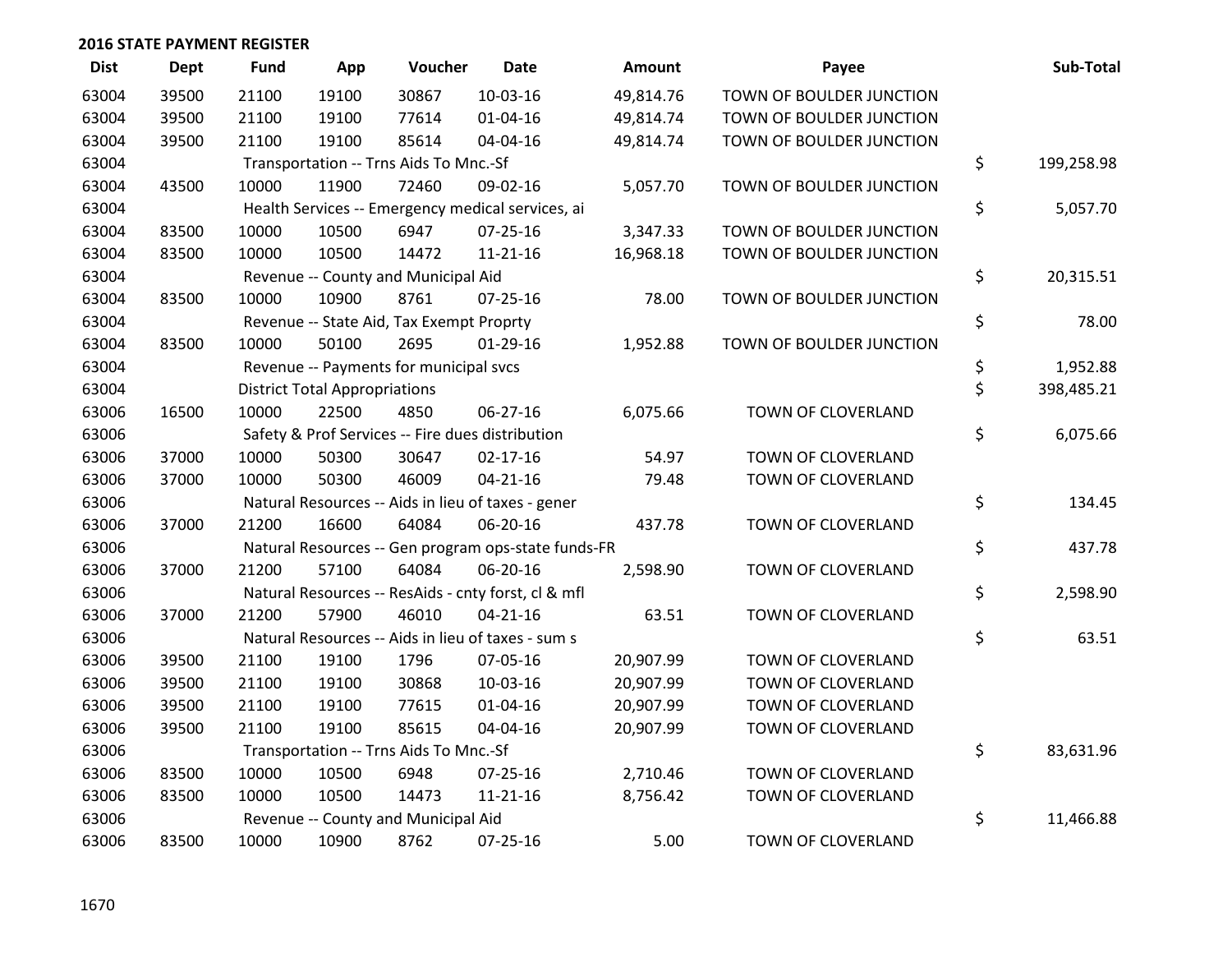| <b>Dist</b> | <b>Dept</b> | <b>Fund</b> | App                                  | Voucher                                             | Date           | <b>Amount</b> | Payee                  | Sub-Total        |
|-------------|-------------|-------------|--------------------------------------|-----------------------------------------------------|----------------|---------------|------------------------|------------------|
| 63006       |             |             |                                      | Revenue -- State Aid, Tax Exempt Proprty            |                |               |                        | \$<br>5.00       |
| 63006       | 83500       | 10000       | 11000                                | 14473                                               | 11-21-16       | 6,623.13      | TOWN OF CLOVERLAND     |                  |
| 63006       |             |             |                                      | Revenue -- Public Utility Distribution              |                |               |                        | \$<br>6,623.13   |
| 63006       |             |             | <b>District Total Appropriations</b> |                                                     |                |               |                        | \$<br>111,037.27 |
| 63008       | 16500       | 10000       | 22500                                | 4851                                                | 06-27-16       | 10,156.98     | TOWN OF CONOVER        |                  |
| 63008       |             |             |                                      | Safety & Prof Services -- Fire dues distribution    |                |               |                        | \$<br>10,156.98  |
| 63008       | 37000       | 10000       | 50300                                | 30512                                               | $02 - 17 - 16$ | 8,132.57      | <b>TOWN OF CONOVER</b> |                  |
| 63008       |             |             |                                      | Natural Resources -- Aids in lieu of taxes - gener  |                |               |                        | \$<br>8,132.57   |
| 63008       | 37000       | 21200       | 16600                                | 64085                                               | 06-20-16       | 940.81        | TOWN OF CONOVER        |                  |
| 63008       |             |             |                                      | Natural Resources -- Gen program ops-state funds-FR |                |               |                        | \$<br>940.81     |
| 63008       | 37000       | 21200       | 54500                                | 70735                                               | 06-30-16       | 1,172.39      | TOWN OF CONOVER        |                  |
| 63008       |             |             |                                      | Natural Resources -- ResAids - fire suppress grant  |                |               |                        | \$<br>1,172.39   |
| 63008       | 37000       | 21200       | 57100                                | 64085                                               | 06-20-16       | 7,785.93      | TOWN OF CONOVER        |                  |
| 63008       |             |             |                                      | Natural Resources -- ResAids - cnty forst, cl & mfl |                |               |                        | \$<br>7,785.93   |
| 63008       | 37000       | 21200       | 57900                                | 45490                                               | $04 - 21 - 16$ | 151.36        | TOWN OF CONOVER        |                  |
| 63008       | 37000       | 21200       | 57900                                | 45491                                               | $04 - 21 - 16$ | 0.97          | <b>TOWN OF CONOVER</b> |                  |
| 63008       | 37000       | 21200       | 57900                                | 45492                                               | $04 - 21 - 16$ | 569.46        | TOWN OF CONOVER        |                  |
| 63008       |             |             |                                      | Natural Resources -- Aids in lieu of taxes - sum s  |                |               |                        | \$<br>721.79     |
| 63008       | 37000       | 21200       | 58400                                | 48211                                               | 04-29-16       | 132.01        | TOWN OF CONOVER        |                  |
| 63008       | 37000       | 21200       | 58400                                | 90582                                               | 09-14-16       | 1,711.53      | <b>TOWN OF CONOVER</b> |                  |
| 63008       |             |             |                                      | Natural Resources -- ResAids - pymt in lieu tax fed |                |               |                        | \$<br>1,843.54   |
| 63008       | 37000       | 21200       | 58900                                | 102717                                              | 11-18-16       | 440.30        | TOWN OF CONOVER        |                  |
| 63008       |             |             |                                      | Natural Resources -- Resource aids - distribution o |                |               |                        | \$<br>440.30     |
| 63008       | 37000       | 21200       | 67800                                | 48776                                               | 05-04-16       | 4,999.88      | <b>TOWN OF CONOVER</b> |                  |
| 63008       |             |             |                                      | Natural Resources -- EA - invasive aqu & lake mon   |                |               |                        | \$<br>4,999.88   |
| 63008       | 39500       | 21100       | 19100                                | 1797                                                | 07-05-16       | 49,451.41     | TOWN OF CONOVER        |                  |
| 63008       | 39500       | 21100       | 19100                                | 30869                                               | 10-03-16       | 49,451.43     | <b>TOWN OF CONOVER</b> |                  |
| 63008       | 39500       | 21100       | 19100                                | 77616                                               | $01 - 04 - 16$ | 49,451.41     | <b>TOWN OF CONOVER</b> |                  |
| 63008       | 39500       | 21100       | 19100                                | 85616                                               | 04-04-16       | 49,451.41     | TOWN OF CONOVER        |                  |
| 63008       |             |             |                                      | Transportation -- Trns Aids To Mnc.-Sf              |                |               |                        | \$<br>197,805.66 |
| 63008       | 43500       | 10000       | 11900                                | 72464                                               | 09-02-16       | 5,055.89      | TOWN OF CONOVER        |                  |
| 63008       |             |             |                                      | Health Services -- Emergency medical services, ai   |                |               |                        | \$<br>5,055.89   |
| 63008       | 46500       | 27200       | 36500                                | 18176                                               | 11-25-16       | 4,741.22      | <b>TOWN OF CONOVER</b> |                  |
| 63008       |             |             |                                      | Military Affairs -- Major disaster assist; PIF      |                |               |                        | \$<br>4,741.22   |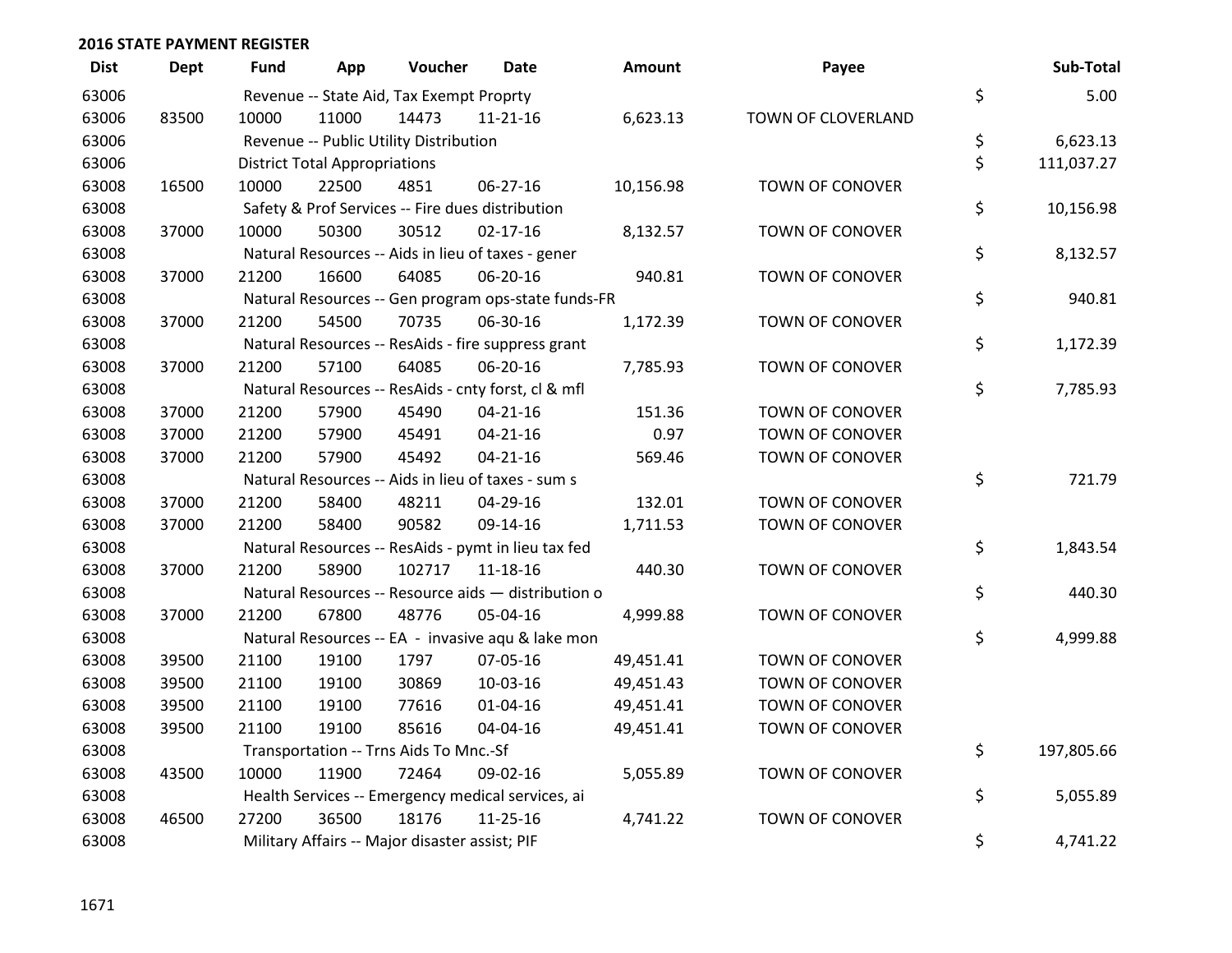| <b>Dist</b> | <b>Dept</b> | <b>Fund</b> | App                                  | Voucher                                  | <b>Date</b>                                         | <b>Amount</b> | Payee                   | Sub-Total        |
|-------------|-------------|-------------|--------------------------------------|------------------------------------------|-----------------------------------------------------|---------------|-------------------------|------------------|
| 63008       | 83500       | 10000       | 10500                                | 6949                                     | $07 - 25 - 16$                                      | 6,411.64      | <b>TOWN OF CONOVER</b>  |                  |
| 63008       | 83500       | 10000       | 10500                                | 14474                                    | $11 - 21 - 16$                                      | 17,974.07     | TOWN OF CONOVER         |                  |
| 63008       |             |             |                                      | Revenue -- County and Municipal Aid      |                                                     |               |                         | \$<br>24,385.71  |
| 63008       | 83500       | 10000       | 10900                                | 8763                                     | $07 - 25 - 16$                                      | 28.00         | TOWN OF CONOVER         |                  |
| 63008       |             |             |                                      | Revenue -- State Aid, Tax Exempt Proprty |                                                     |               |                         | \$<br>28.00      |
| 63008       | 83500       | 10000       | 11000                                | 14474                                    | $11 - 21 - 16$                                      | 18,450.31     | TOWN OF CONOVER         |                  |
| 63008       |             |             |                                      | Revenue -- Public Utility Distribution   |                                                     |               |                         | \$<br>18,450.31  |
| 63008       |             |             | <b>District Total Appropriations</b> |                                          |                                                     |               |                         | \$<br>286,660.98 |
| 63010       | 16500       | 10000       | 22500                                | 4852                                     | 06-27-16                                            | 18,312.52     | TOWN OF LAC DU FLAMBEAU |                  |
| 63010       |             |             |                                      |                                          | Safety & Prof Services -- Fire dues distribution    |               |                         | \$<br>18,312.52  |
| 63010       | 37000       | 10000       | 50300                                | 46423                                    | $04 - 21 - 16$                                      | 82.73         | TOWN OF LAC DU FLAMBEAU |                  |
| 63010       | 37000       | 10000       | 50300                                | 46425                                    | $04 - 21 - 16$                                      | 4.02          | TOWN OF LAC DU FLAMBEAU |                  |
| 63010       |             |             |                                      |                                          | Natural Resources -- Aids in lieu of taxes - gener  |               |                         | \$<br>86.75      |
| 63010       | 37000       | 21200       | 16600                                | 64086                                    | 06-20-16                                            | 1,433.28      | TOWN OF LAC DU FLAMBEAU |                  |
| 63010       |             |             |                                      |                                          | Natural Resources -- Gen program ops-state funds-FR |               |                         | \$<br>1,433.28   |
| 63010       | 37000       | 21200       | 57100                                | 64086                                    | 06-20-16                                            | 992.36        | TOWN OF LAC DU FLAMBEAU |                  |
| 63010       |             |             |                                      |                                          | Natural Resources -- ResAids - cnty forst, cl & mfl |               |                         | \$<br>992.36     |
| 63010       | 37000       | 21200       | 57900                                | 46424                                    | $04 - 21 - 16$                                      | 0.40          | TOWN OF LAC DU FLAMBEAU |                  |
| 63010       |             |             |                                      |                                          | Natural Resources -- Aids in lieu of taxes - sum s  |               |                         | \$<br>0.40       |
| 63010       | 37000       | 21200       | 58400                                | 48212                                    | 04-29-16                                            | 905.14        | TOWN OF LAC DU FLAMBEAU |                  |
| 63010       | 37000       | 21200       | 58400                                | 90583                                    | 09-14-16                                            | 11,735.51     | TOWN OF LAC DU FLAMBEAU |                  |
| 63010       |             |             |                                      |                                          | Natural Resources -- ResAids - pymt in lieu tax fed |               |                         | \$<br>12,640.65  |
| 63010       | 37000       | 21200       | 58900                                | 102718                                   | 11-18-16                                            | 3,616.50      | TOWN OF LAC DU FLAMBEAU |                  |
| 63010       | 37000       | 21200       | 58900                                | 102719                                   | $11 - 18 - 16$                                      | 1,570.94      | TOWN OF LAC DU FLAMBEAU |                  |
| 63010       |             |             |                                      |                                          | Natural Resources -- Resource aids - distribution o |               |                         | \$<br>5,187.44   |
| 63010       | 39500       | 21100       | 19100                                | 1798                                     | 07-05-16                                            | 78,242.56     | TOWN OF LAC DU FLAMBEAU |                  |
| 63010       | 39500       | 21100       | 19100                                | 30870                                    | 10-03-16                                            | 78,242.58     | TOWN OF LAC DU FLAMBEAU |                  |
| 63010       | 39500       | 21100       | 19100                                | 77617                                    | $01 - 04 - 16$                                      | 78,242.56     | TOWN OF LAC DU FLAMBEAU |                  |
| 63010       | 39500       | 21100       | 19100                                | 85617                                    | 04-04-16                                            | 78,242.56     | TOWN OF LAC DU FLAMBEAU |                  |
| 63010       |             |             |                                      | Transportation -- Trns Aids To Mnc.-Sf   |                                                     |               |                         | \$<br>312,970.26 |
| 63010       | 43500       | 10000       | 11900                                | 72477                                    | 09-02-16                                            | 5,353.93      | TOWN OF LAC DU FLAMBEAU |                  |
| 63010       |             |             |                                      |                                          | Health Services -- Emergency medical services, ai   |               |                         | \$<br>5,353.93   |
| 63010       | 83500       | 10000       | 10500                                | 6950                                     | 07-25-16                                            | 6,424.96      | TOWN OF LAC DU FLAMBEAU |                  |
| 63010       | 83500       | 10000       | 10500                                | 14475                                    | $11 - 21 - 16$                                      | 17,470.46     | TOWN OF LAC DU FLAMBEAU |                  |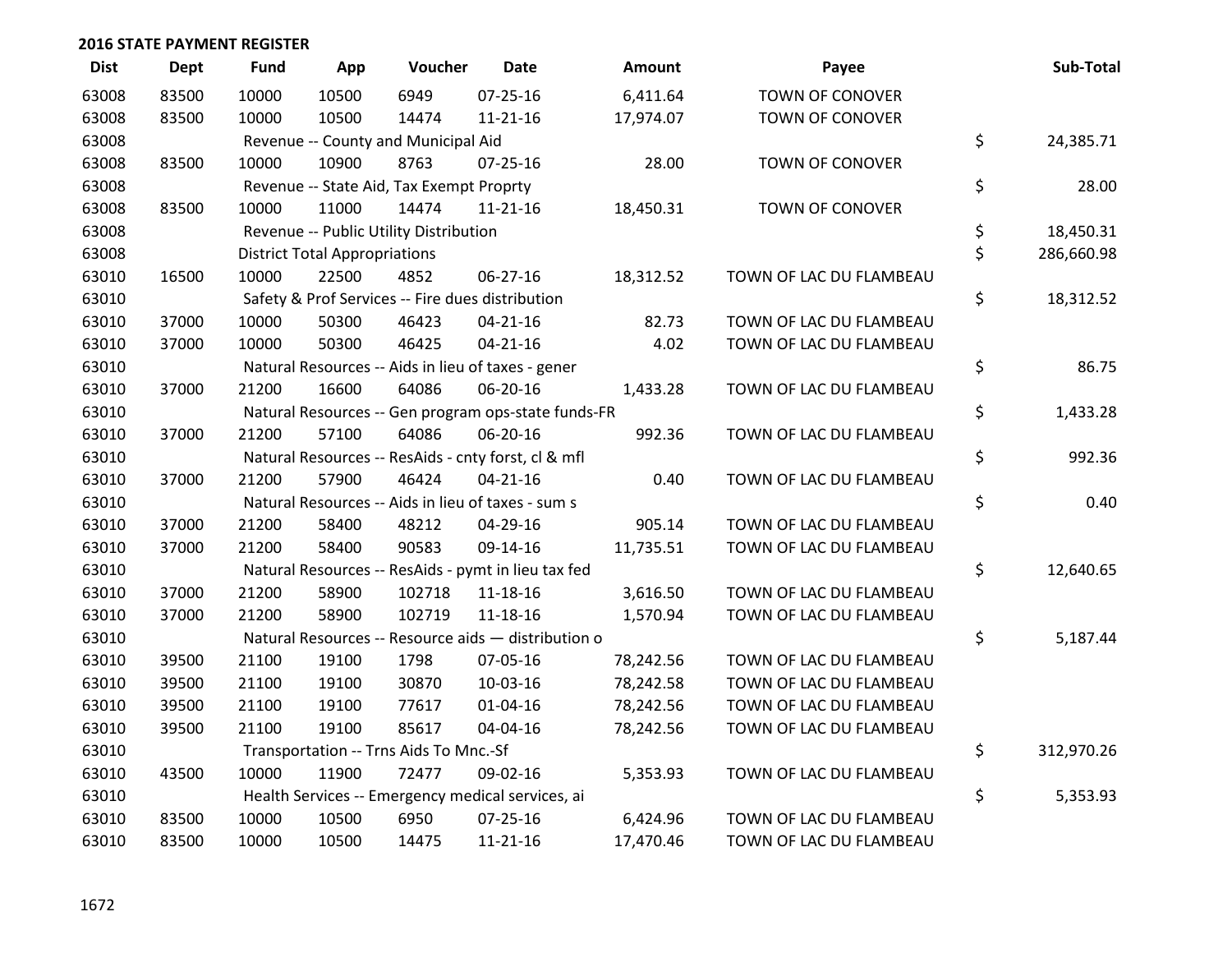| <b>Dist</b> | <b>Dept</b> | Fund  | App                                  | Voucher                                  | <b>Date</b>                                         | <b>Amount</b> | Payee                   | Sub-Total        |
|-------------|-------------|-------|--------------------------------------|------------------------------------------|-----------------------------------------------------|---------------|-------------------------|------------------|
| 63010       |             |       |                                      | Revenue -- County and Municipal Aid      |                                                     |               |                         | \$<br>23,895.42  |
| 63010       | 83500       | 10000 | 10900                                | 8764                                     | $07 - 25 - 16$                                      | 39.00         | TOWN OF LAC DU FLAMBEAU |                  |
| 63010       |             |       |                                      | Revenue -- State Aid, Tax Exempt Proprty |                                                     |               |                         | \$<br>39.00      |
| 63010       |             |       | <b>District Total Appropriations</b> |                                          |                                                     |               |                         | \$<br>380,912.01 |
| 63012       | 16500       | 10000 | 22500                                | 4853                                     | 06-27-16                                            | 10,528.89     | TOWN OF LAND O LAKES    |                  |
| 63012       |             |       |                                      |                                          | Safety & Prof Services -- Fire dues distribution    |               |                         | \$<br>10,528.89  |
| 63012       | 37000       | 10000 | 50300                                | 30777                                    | $02 - 17 - 16$                                      | 21,426.14     | TOWN OF LAND O LAKES    |                  |
| 63012       | 37000       | 10000 | 50300                                | 46486                                    | $04 - 21 - 16$                                      | 64.04         | TOWN OF LAND O LAKES    |                  |
| 63012       | 37000       | 10000 | 50300                                | 46489                                    | $04 - 21 - 16$                                      | 29.00         | TOWN OF LAND O LAKES    |                  |
| 63012       |             |       |                                      |                                          | Natural Resources -- Aids in lieu of taxes - gener  |               |                         | \$<br>21,519.18  |
| 63012       | 37000       | 21200 | 16600                                | 64087                                    | 06-20-16                                            | 1,074.40      | TOWN OF LAND O LAKES    |                  |
| 63012       |             |       |                                      |                                          | Natural Resources -- Gen program ops-state funds-FR |               |                         | \$<br>1,074.40   |
| 63012       | 37000       | 21200 | 57100                                | 64087                                    | 06-20-16                                            | 2,031.37      | TOWN OF LAND O LAKES    |                  |
| 63012       |             |       |                                      |                                          | Natural Resources -- ResAids - cnty forst, cl & mfl |               |                         | \$<br>2,031.37   |
| 63012       | 37000       | 21200 | 57900                                | 46487                                    | $04 - 21 - 16$                                      | 9,297.24      | TOWN OF LAND O LAKES    |                  |
| 63012       | 37000       | 21200 | 57900                                | 46488                                    | $04 - 21 - 16$                                      | 423.59        | TOWN OF LAND O LAKES    |                  |
| 63012       |             |       |                                      |                                          | Natural Resources -- Aids in lieu of taxes - sum s  |               |                         | \$<br>9,720.83   |
| 63012       | 37000       | 21200 | 58900                                | 102720                                   | $11 - 18 - 16$                                      | 2,099.12      | TOWN OF LAND O LAKES    |                  |
| 63012       |             |       |                                      |                                          | Natural Resources -- Resource aids - distribution o |               |                         | \$<br>2,099.12   |
| 63012       | 39500       | 21100 | 19100                                | 1799                                     | 07-05-16                                            | 46,434.67     | TOWN OF LAND O LAKES    |                  |
| 63012       | 39500       | 21100 | 19100                                | 30871                                    | 10-03-16                                            | 46,434.69     | TOWN OF LAND O LAKES    |                  |
| 63012       | 39500       | 21100 | 19100                                | 77618                                    | $01 - 04 - 16$                                      | 46,434.67     | TOWN OF LAND O LAKES    |                  |
| 63012       | 39500       | 21100 | 19100                                | 85618                                    | 04-04-16                                            | 46,434.67     | TOWN OF LAND O LAKES    |                  |
| 63012       |             |       |                                      | Transportation -- Trns Aids To Mnc.-Sf   |                                                     |               |                         | \$<br>185,738.70 |
| 63012       | 39500       | 21100 | 27800                                | 70555                                    | 01-06-16                                            | 26,554.86     | TREAS TN LAND-O-LAKES   |                  |
| 63012       |             |       |                                      | Transportation -- Loc Rd Imp Prg St Fd   |                                                     |               |                         | \$<br>26,554.86  |
| 63012       | 43500       | 10000 | 11900                                | 72478                                    | 09-02-16                                            | 5,024.92      | TOWN OF LAND O LAKES    |                  |
| 63012       |             |       |                                      |                                          | Health Services -- Emergency medical services, ai   |               |                         | \$<br>5,024.92   |
| 63012       | 83500       | 10000 | 10500                                | 6951                                     | $07 - 25 - 16$                                      | 3,166.27      | TOWN OF LAND O LAKES    |                  |
| 63012       | 83500       | 10000 | 10500                                | 14476                                    | $11 - 21 - 16$                                      | 15,505.95     | TOWN OF LAND O LAKES    |                  |
| 63012       |             |       |                                      | Revenue -- County and Municipal Aid      |                                                     |               |                         | \$<br>18,672.22  |
| 63012       | 83500       | 10000 | 10900                                | 8765                                     | $07 - 25 - 16$                                      | 239.00        | TOWN OF LAND O LAKES    |                  |
| 63012       |             |       |                                      | Revenue -- State Aid, Tax Exempt Proprty |                                                     |               |                         | \$<br>239.00     |
| 63012       | 83500       | 10000 | 11000                                | 14476                                    | $11 - 21 - 16$                                      | 451.50        | TOWN OF LAND O LAKES    |                  |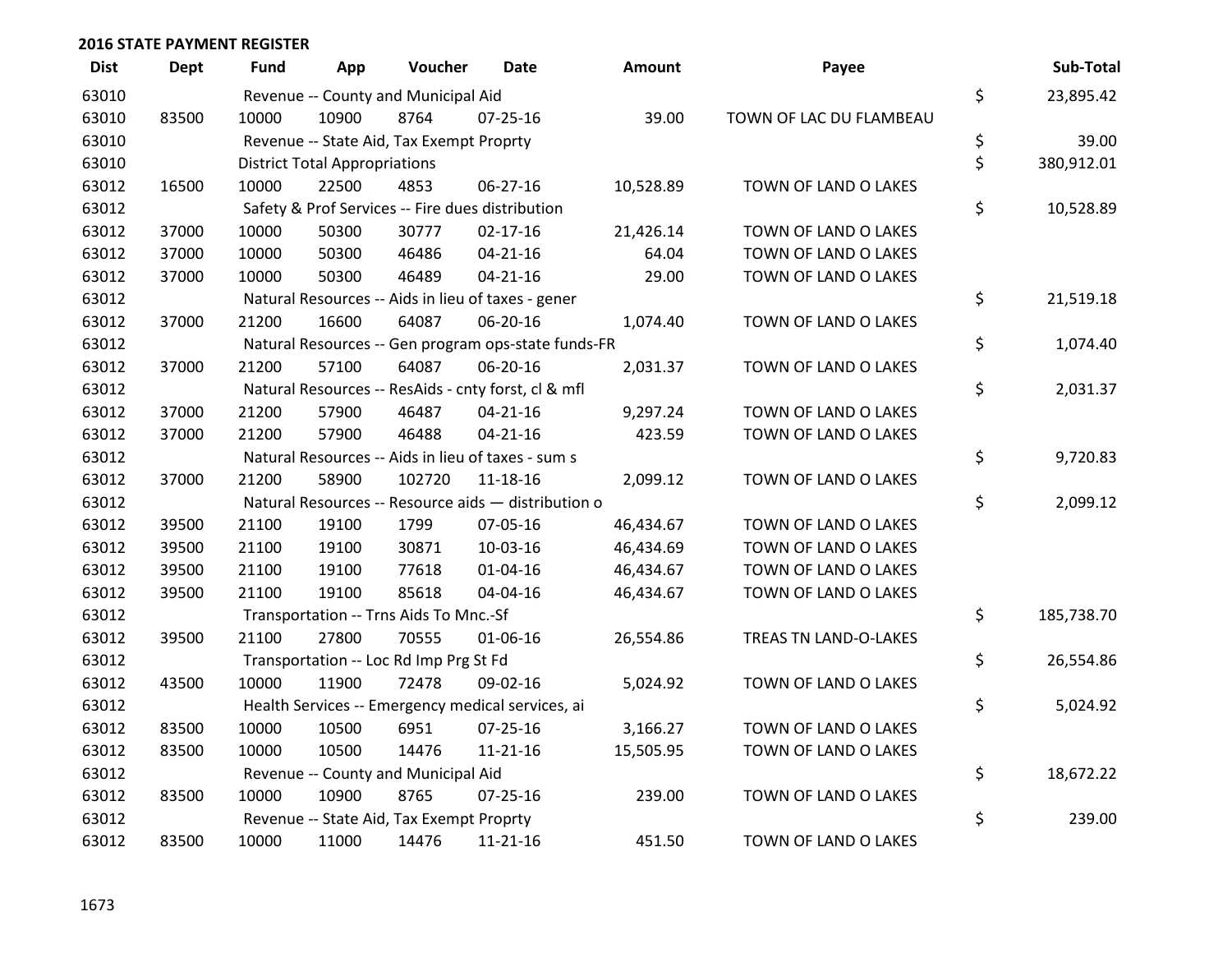| <b>Dist</b> | <b>Dept</b> | <b>Fund</b> | App                                  | Voucher                                             | <b>Date</b>    | Amount    | Payee                     | Sub-Total        |
|-------------|-------------|-------------|--------------------------------------|-----------------------------------------------------|----------------|-----------|---------------------------|------------------|
| 63012       |             |             |                                      | Revenue -- Public Utility Distribution              |                |           |                           | \$<br>451.50     |
| 63012       |             |             | <b>District Total Appropriations</b> |                                                     |                |           |                           | \$<br>283,654.99 |
| 63014       | 16500       | 10000       | 22500                                | 4854                                                | 06-27-16       | 14,575.82 | TOWN OF LINCOLN           |                  |
| 63014       |             |             |                                      | Safety & Prof Services -- Fire dues distribution    |                |           |                           | \$<br>14,575.82  |
| 63014       | 37000       | 21200       | 16600                                | 64088                                               | 06-20-16       | 335.70    | TOWN OF LINCOLN           |                  |
| 63014       |             |             |                                      | Natural Resources -- Gen program ops-state funds-FR |                |           |                           | \$<br>335.70     |
| 63014       | 37000       | 21200       | 57100                                | 64088                                               | 06-20-16       | 467.65    | TOWN OF LINCOLN           |                  |
| 63014       |             |             |                                      | Natural Resources -- ResAids - cnty forst, cl & mfl |                |           |                           | \$<br>467.65     |
| 63014       | 37000       | 21200       | 57900                                | 45459                                               | $04 - 21 - 16$ | 23.23     | <b>TOWN OF LINCOLN</b>    |                  |
| 63014       |             |             |                                      | Natural Resources -- Aids in lieu of taxes - sum s  |                |           |                           | \$<br>23.23      |
| 63014       | 39500       | 21100       | 19100                                | 1800                                                | 07-05-16       | 35,408.16 | TOWN OF LINCOLN           |                  |
| 63014       | 39500       | 21100       | 19100                                | 30872                                               | 10-03-16       | 35,408.16 | TOWN OF LINCOLN           |                  |
| 63014       | 39500       | 21100       | 19100                                | 77619                                               | $01 - 04 - 16$ | 35,408.16 | TOWN OF LINCOLN           |                  |
| 63014       | 39500       | 21100       | 19100                                | 85619                                               | 04-04-16       | 35,408.16 | TOWN OF LINCOLN           |                  |
| 63014       |             |             |                                      | Transportation -- Trns Aids To Mnc.-Sf              |                |           |                           | \$<br>141,632.64 |
| 63014       | 83500       | 10000       | 10500                                | 6952                                                | $07 - 25 - 16$ | 5,757.25  | TOWN OF LINCOLN           |                  |
| 63014       | 83500       | 10000       | 10500                                | 14477                                               | $11 - 21 - 16$ | 26,618.65 | TOWN OF LINCOLN           |                  |
| 63014       |             |             |                                      | Revenue -- County and Municipal Aid                 |                |           |                           | \$<br>32,375.90  |
| 63014       | 83500       | 10000       | 10900                                | 8766                                                | $07 - 25 - 16$ | 178.00    | TOWN OF LINCOLN           |                  |
| 63014       |             |             |                                      | Revenue -- State Aid, Tax Exempt Proprty            |                |           |                           | \$<br>178.00     |
| 63014       | 83500       | 10000       | 11000                                | 14477                                               | $11 - 21 - 16$ | 6,276.41  | TOWN OF LINCOLN           |                  |
| 63014       |             |             |                                      | Revenue -- Public Utility Distribution              |                |           |                           | \$<br>6,276.41   |
| 63014       | 83500       | 10000       | 50100                                | 2696                                                | $01-29-16$     | 54.92     | TOWN OF LINCOLN           |                  |
| 63014       |             |             |                                      | Revenue -- Payments for municipal svcs              |                |           |                           | \$<br>54.92      |
| 63014       |             |             | <b>District Total Appropriations</b> |                                                     |                |           |                           | \$<br>195,920.27 |
| 63016       | 16500       | 10000       | 22500                                | 5356                                                | $07-11-16$     | 13,889.17 | TOWN OF MANITOWISH WATERS |                  |
| 63016       |             |             |                                      | Safety & Prof Services -- Fire dues distribution    |                |           |                           | \$<br>13,889.17  |
| 63016       | 37000       | 10000       | 50300                                | 45859                                               | $04 - 21 - 16$ | 45.85     | TOWN OF MANITOWISH WATERS |                  |
| 63016       | 37000       | 10000       | 50300                                | 53509                                               | 05-18-16       | 10,006.08 | TOWN OF MANITOWISH WATERS |                  |
| 63016       | 37000       | 10000       | 50300                                | 53510                                               | 05-18-16       | 75.20     | TOWN OF MANITOWISH WATERS |                  |
| 63016       |             |             |                                      | Natural Resources -- Aids in lieu of taxes - gener  |                |           |                           | \$<br>10,127.13  |
| 63016       | 37000       | 21200       | 16600                                | 64089                                               | 06-20-16       | 216.39    | TOWN OF MANITOWISH WATERS |                  |
| 63016       |             |             |                                      | Natural Resources -- Gen program ops-state funds-FR |                |           |                           | \$<br>216.39     |
| 63016       | 37000       | 21200       | 38100                                | 37651                                               | 03-22-16       | 618.94    | TOWN OF MANITOWISH WATERS |                  |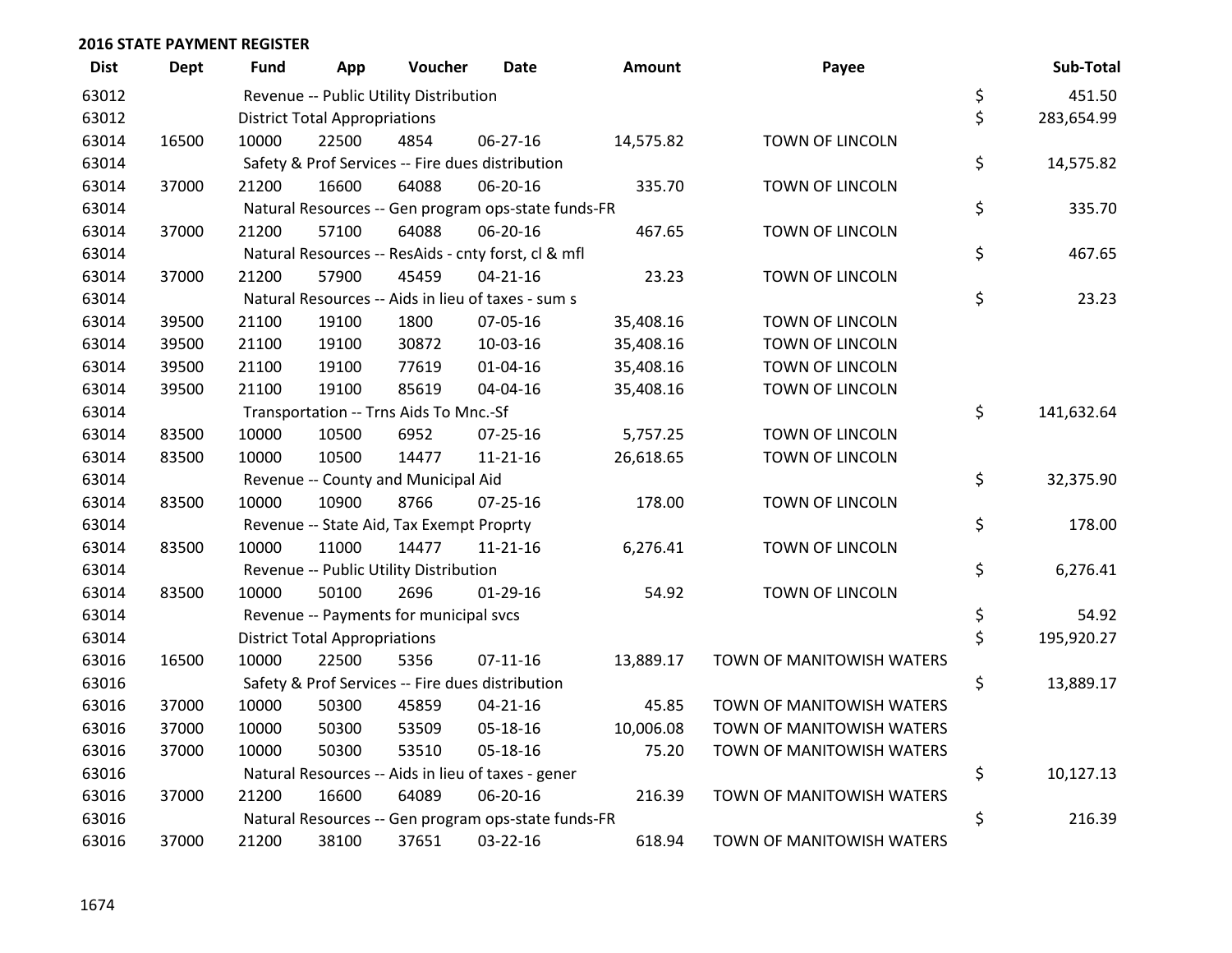| <b>Dist</b> | <b>Dept</b> | <b>Fund</b> | App                                  | Voucher                                  | <b>Date</b>                                         | Amount    | Payee                     | Sub-Total        |
|-------------|-------------|-------------|--------------------------------------|------------------------------------------|-----------------------------------------------------|-----------|---------------------------|------------------|
| 63016       |             |             |                                      | Natural Resources -- GPO -federal funds  |                                                     |           |                           | \$<br>618.94     |
| 63016       | 37000       | 21200       | 55000                                | 37651                                    | 03-22-16                                            | 2,144.62  | TOWN OF MANITOWISH WATERS |                  |
| 63016       |             |             |                                      |                                          | Natural Resources -- Enf A - boating enforcement    |           |                           | \$<br>2,144.62   |
| 63016       | 37000       | 21200       | 57100                                | 64089                                    | 06-20-16                                            | 114.64    | TOWN OF MANITOWISH WATERS |                  |
| 63016       |             |             |                                      |                                          | Natural Resources -- ResAids - cnty forst, cl & mfl |           |                           | \$<br>114.64     |
| 63016       | 37000       | 21200       | 57900                                | 45858                                    | $04 - 21 - 16$                                      | 3,627.41  | TOWN OF MANITOWISH WATERS |                  |
| 63016       | 37000       | 21200       | 57900                                | 45860                                    | $04 - 21 - 16$                                      | 5,065.06  | TOWN OF MANITOWISH WATERS |                  |
| 63016       |             |             |                                      |                                          | Natural Resources -- Aids in lieu of taxes - sum s  |           |                           | \$<br>8,692.47   |
| 63016       | 39500       | 21100       | 19100                                | 1801                                     | 07-05-16                                            | 30,679.36 | TOWN OF MANITOWISH WATERS |                  |
| 63016       | 39500       | 21100       | 19100                                | 30873                                    | 10-03-16                                            | 30,679.38 | TOWN OF MANITOWISH WATERS |                  |
| 63016       | 39500       | 21100       | 19100                                | 77620                                    | $01 - 04 - 16$                                      | 30,679.36 | TOWN OF MANITOWISH WATERS |                  |
| 63016       | 39500       | 21100       | 19100                                | 85620                                    | 04-04-16                                            | 30,679.36 | TOWN OF MANITOWISH WATERS |                  |
| 63016       |             |             |                                      | Transportation -- Trns Aids To Mnc.-Sf   |                                                     |           |                           | \$<br>122,717.46 |
| 63016       | 43500       | 10000       | 11900                                | 72153                                    | 09-02-16                                            | 3,605.49  | TOWN OF MANITOWISH WATERS |                  |
| 63016       |             |             |                                      |                                          | Health Services -- Emergency medical services, ai   |           |                           | \$<br>3,605.49   |
| 63016       | 83500       | 10000       | 10500                                | 6953                                     | 07-25-16                                            | 1,639.41  | TOWN OF MANITOWISH WATERS |                  |
| 63016       | 83500       | 10000       | 10500                                | 14478                                    | $11 - 21 - 16$                                      | 6,333.48  | TOWN OF MANITOWISH WATERS |                  |
| 63016       |             |             |                                      | Revenue -- County and Municipal Aid      |                                                     |           |                           | \$<br>7,972.89   |
| 63016       | 83500       | 10000       | 10900                                | 8767                                     | $07 - 25 - 16$                                      | 66.00     | TOWN OF MANITOWISH WATERS |                  |
| 63016       |             |             |                                      | Revenue -- State Aid, Tax Exempt Proprty |                                                     |           |                           | \$<br>66.00      |
| 63016       | 83500       | 10000       | 11000                                | 14478                                    | $11 - 21 - 16$                                      | 975.96    | TOWN OF MANITOWISH WATERS |                  |
| 63016       |             |             |                                      | Revenue -- Public Utility Distribution   |                                                     |           |                           | \$<br>975.96     |
| 63016       | 83500       | 10000       | 50100                                | 2697                                     | $01-29-16$                                          | 184.31    | TOWN OF MANITOWISH WATERS |                  |
| 63016       |             |             |                                      | Revenue -- Payments for municipal svcs   |                                                     |           |                           | \$<br>184.31     |
| 63016       |             |             | <b>District Total Appropriations</b> |                                          |                                                     |           |                           | \$<br>171,325.47 |
| 63018       | 16500       | 10000       | 22500                                | 4855                                     | 06-27-16                                            | 9,423.79  | TOWN OF PHELPS            |                  |
| 63018       |             |             |                                      |                                          | Safety & Prof Services -- Fire dues distribution    |           |                           | \$<br>9,423.79   |
| 63018       | 37000       | 10000       | 50300                                | 46591                                    | $04 - 21 - 16$                                      | 62.19     | TOWN OF PHELPS            |                  |
| 63018       |             |             |                                      |                                          | Natural Resources -- Aids in lieu of taxes - gener  |           |                           | \$<br>62.19      |
| 63018       | 37000       | 21200       | 16600                                | 64090                                    | 06-20-16                                            | 958.13    | <b>TOWN OF PHELPS</b>     |                  |
| 63018       |             |             |                                      |                                          | Natural Resources -- Gen program ops-state funds-FR |           |                           | \$<br>958.13     |
| 63018       | 37000       | 21200       | 57100                                | 64090                                    | 06-20-16                                            | 500.55    | TOWN OF PHELPS            |                  |
| 63018       |             |             |                                      |                                          | Natural Resources -- ResAids - cnty forst, cl & mfl |           |                           | \$<br>500.55     |
| 63018       | 37000       | 21200       | 57900                                | 46590                                    | $04 - 21 - 16$                                      | 5.64      | <b>TOWN OF PHELPS</b>     |                  |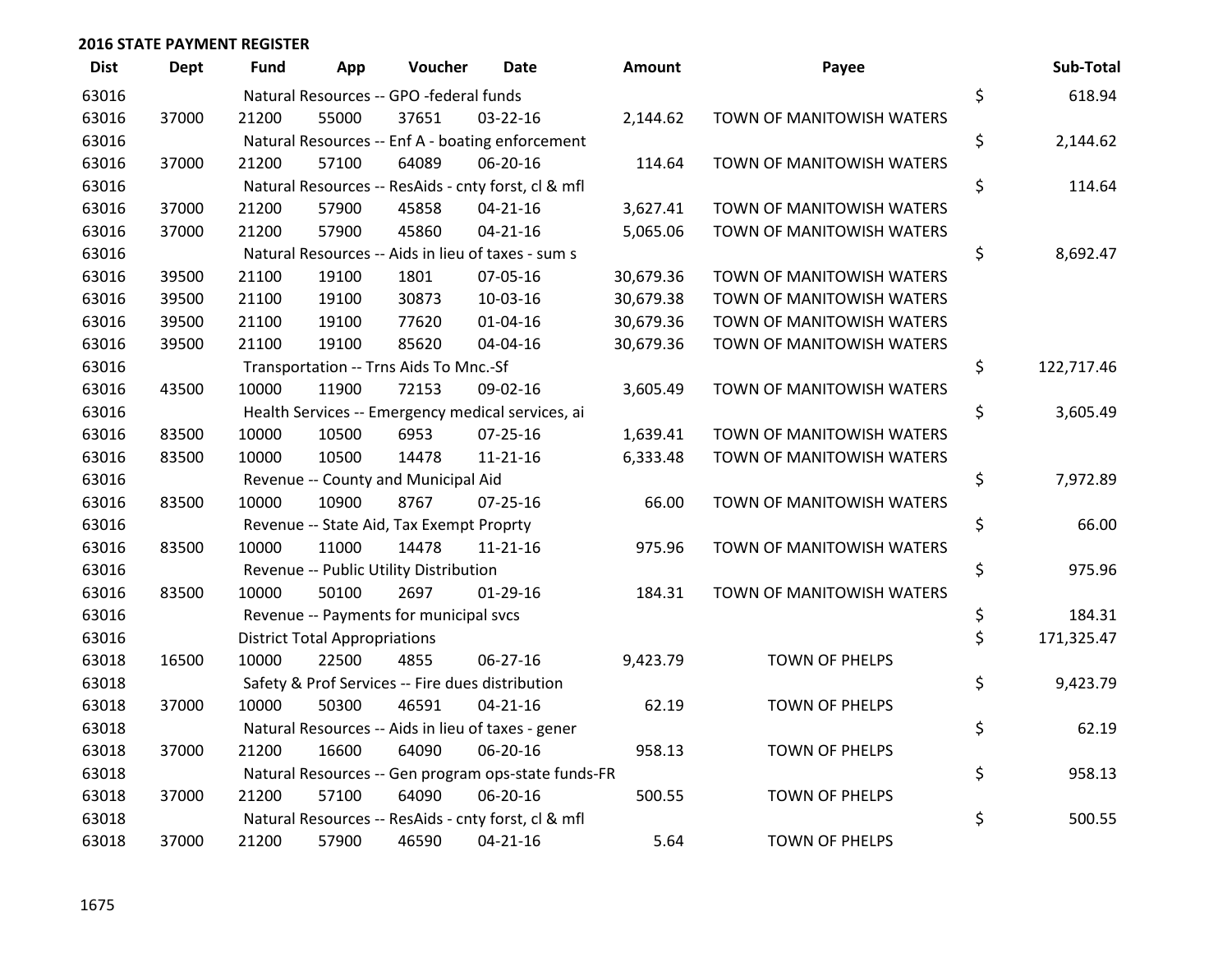| <b>Dist</b> | Dept  | <b>Fund</b> | App                                  | Voucher                                  | <b>Date</b>                                         | Amount    | Payee             | Sub-Total        |
|-------------|-------|-------------|--------------------------------------|------------------------------------------|-----------------------------------------------------|-----------|-------------------|------------------|
| 63018       |       |             |                                      |                                          | Natural Resources -- Aids in lieu of taxes - sum s  |           |                   | \$<br>5.64       |
| 63018       | 37000 | 21200       | 58400                                | 48213                                    | 04-29-16                                            | 6,068.52  | TOWN OF PHELPS    |                  |
| 63018       | 37000 | 21200       | 58400                                | 90584                                    | 09-14-16                                            | 78,681.44 | TOWN OF PHELPS    |                  |
| 63018       |       |             |                                      |                                          | Natural Resources -- ResAids - pymt in lieu tax fed |           |                   | \$<br>84,749.96  |
| 63018       | 37000 | 21200       | 58900                                | 102721                                   | 11-18-16                                            | 1,944.66  | TOWN OF PHELPS    |                  |
| 63018       |       |             |                                      |                                          | Natural Resources -- Resource aids - distribution o |           |                   | \$<br>1,944.66   |
| 63018       | 37000 | 21200       | 67800                                | 30404                                    | $02 - 18 - 16$                                      | 1,669.43  | TOWN OF PHELPS    |                  |
| 63018       | 37000 | 21200       | 67800                                | 53364                                    | 05-19-16                                            | 5,000.00  | TOWN OF PHELPS    |                  |
| 63018       |       |             |                                      |                                          | Natural Resources -- EA - invasive aqu & lake mon   |           |                   | \$<br>6,669.43   |
| 63018       | 39500 | 21100       | 19100                                | 1802                                     | 07-05-16                                            | 56,365.69 | TOWN OF PHELPS    |                  |
| 63018       | 39500 | 21100       | 19100                                | 30874                                    | 10-03-16                                            | 56,365.71 | TOWN OF PHELPS    |                  |
| 63018       | 39500 | 21100       | 19100                                | 77621                                    | $01 - 04 - 16$                                      | 56,365.69 | TOWN OF PHELPS    |                  |
| 63018       | 39500 | 21100       | 19100                                | 85621                                    | 04-04-16                                            | 56,365.69 | TOWN OF PHELPS    |                  |
| 63018       |       |             |                                      | Transportation -- Trns Aids To Mnc.-Sf   |                                                     |           |                   | \$<br>225,462.78 |
| 63018       | 83500 | 10000       | 10500                                | 6954                                     | 07-25-16                                            | 4,608.69  | TOWN OF PHELPS    |                  |
| 63018       | 83500 | 10000       | 10500                                | 14479                                    | 11-21-16                                            | 19,695.14 | TOWN OF PHELPS    |                  |
| 63018       |       |             |                                      | Revenue -- County and Municipal Aid      |                                                     |           |                   | \$<br>24,303.83  |
| 63018       | 83500 | 10000       | 10900                                | 8768                                     | 07-25-16                                            | 51.00     | TOWN OF PHELPS    |                  |
| 63018       |       |             |                                      | Revenue -- State Aid, Tax Exempt Proprty |                                                     |           |                   | \$<br>51.00      |
| 63018       | 83500 | 10000       | 11000                                | 14479                                    | 11-21-16                                            | 4,459.36  | TOWN OF PHELPS    |                  |
| 63018       |       |             |                                      | Revenue -- Public Utility Distribution   |                                                     |           |                   | \$<br>4,459.36   |
| 63018       |       |             | <b>District Total Appropriations</b> |                                          |                                                     |           |                   | \$<br>358,591.32 |
| 63020       | 16500 | 10000       | 22500                                | 4856                                     | 06-27-16                                            | 5,522.23  | TOWN OF PLUM LAKE |                  |
| 63020       |       |             |                                      |                                          | Safety & Prof Services -- Fire dues distribution    |           |                   | \$<br>5,522.23   |
| 63020       | 37000 | 10000       | 50300                                | 28820                                    | $02 - 12 - 16$                                      | 7,131.60  | TOWN OF PLUM LAKE |                  |
| 63020       |       |             |                                      |                                          | Natural Resources -- Aids in lieu of taxes - gener  |           |                   | \$<br>7,131.60   |
| 63020       | 37000 | 21200       | 16600                                | 64091                                    | 06-20-16                                            | 849.21    | TOWN OF PLUM LAKE |                  |
| 63020       |       |             |                                      |                                          | Natural Resources -- Gen program ops-state funds-FR |           |                   | \$<br>849.21     |
| 63020       | 37000 | 21200       | 57100                                | 64091                                    | 06-20-16                                            | 2,337.39  | TOWN OF PLUM LAKE |                  |
| 63020       |       |             |                                      |                                          | Natural Resources -- ResAids - cnty forst, cl & mfl |           |                   | \$<br>2,337.39   |
| 63020       | 37000 | 21200       | 57900                                | 45394                                    | $04 - 21 - 16$                                      | 35.20     | TOWN OF PLUM LAKE |                  |
| 63020       | 37000 | 21200       | 57900                                | 45395                                    | $04 - 21 - 16$                                      | 30,398.14 | TOWN OF PLUM LAKE |                  |
| 63020       |       |             |                                      |                                          | Natural Resources -- Aids in lieu of taxes - sum s  |           |                   | \$<br>30,433.34  |
| 63020       | 37000 | 21200       | 58900                                | 102722                                   | 11-18-16                                            | 1,000.85  | TOWN OF PLUM LAKE |                  |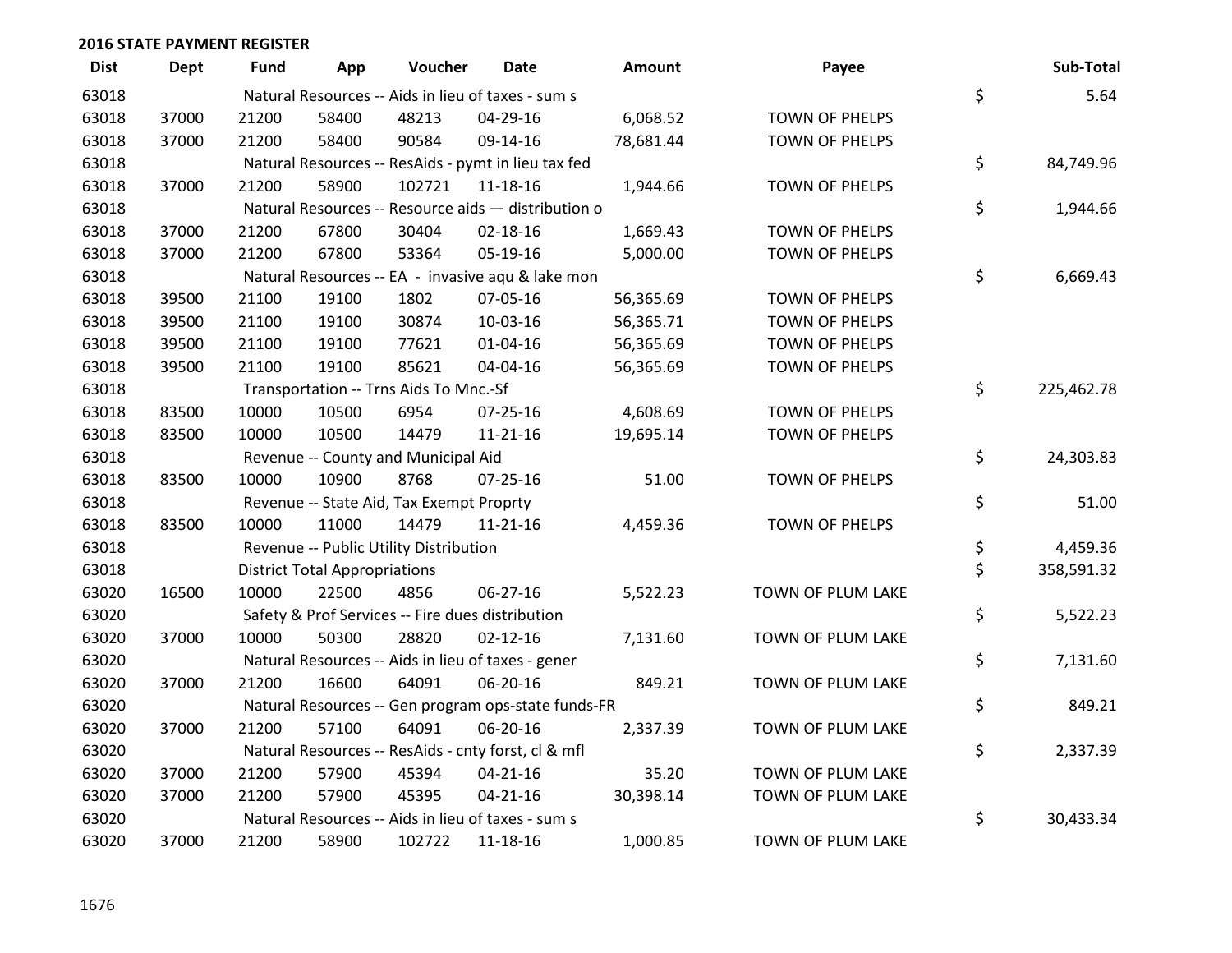| <b>Dist</b> | <b>Dept</b> | <b>Fund</b> | App                                      | Voucher                                | <b>Date</b>                                         | <b>Amount</b> | Payee                |    | Sub-Total  |
|-------------|-------------|-------------|------------------------------------------|----------------------------------------|-----------------------------------------------------|---------------|----------------------|----|------------|
| 63020       |             |             |                                          |                                        | Natural Resources -- Resource aids - distribution o |               |                      | \$ | 1,000.85   |
| 63020       | 39500       | 21100       | 19100                                    | 1803                                   | 07-05-16                                            | 48,792.62     | TOWN OF PLUM LAKE    |    |            |
| 63020       | 39500       | 21100       | 19100                                    | 30875                                  | 10-03-16                                            | 48,792.62     | TOWN OF PLUM LAKE    |    |            |
| 63020       | 39500       | 21100       | 19100                                    | 77622                                  | $01 - 04 - 16$                                      | 48,792.62     | TOWN OF PLUM LAKE    |    |            |
| 63020       | 39500       | 21100       | 19100                                    | 85622                                  | 04-04-16                                            | 48,792.62     | TOWN OF PLUM LAKE    |    |            |
| 63020       |             |             |                                          | Transportation -- Trns Aids To Mnc.-Sf |                                                     |               |                      | \$ | 195,170.48 |
| 63020       | 39500       | 21100       | 27800                                    | 70531                                  | 01-06-16                                            | 26,554.86     | TREAS TN PLUM LAKE   |    |            |
| 63020       |             |             | Transportation -- Loc Rd Imp Prg St Fd   |                                        |                                                     |               |                      |    |            |
| 63020       | 43500       | 10000       | 11900                                    | 72298                                  | 09-02-16                                            | 5,075.29      | TOWN OF PLUM LAKE    |    |            |
| 63020       |             |             |                                          |                                        | Health Services -- Emergency medical services, ai   |               |                      | \$ | 5,075.29   |
| 63020       | 83500       | 10000       | 10500                                    | 6955                                   | $07 - 25 - 16$                                      | 1,973.89      | TOWN OF PLUM LAKE    |    |            |
| 63020       | 83500       | 10000       | 10500                                    | 14480                                  | $11 - 21 - 16$                                      | 9,169.48      | TOWN OF PLUM LAKE    |    |            |
| 63020       |             |             |                                          | Revenue -- County and Municipal Aid    |                                                     |               |                      | \$ | 11,143.37  |
| 63020       | 83500       | 10000       | 10900                                    | 8769                                   | $07 - 25 - 16$                                      | 31.00         | TOWN OF PLUM LAKE    |    |            |
| 63020       |             |             | Revenue -- State Aid, Tax Exempt Proprty |                                        |                                                     |               |                      |    | 31.00      |
| 63020       | 83500       | 10000       | 11000                                    | 14480                                  | $11 - 21 - 16$                                      | 16.69         | TOWN OF PLUM LAKE    |    |            |
| 63020       |             |             |                                          | Revenue -- Public Utility Distribution |                                                     |               |                      | \$ | 16.69      |
| 63020       | 83500       | 10000       | 50100                                    | 2698                                   | $01-29-16$                                          | 643.79        | TOWN OF PLUM LAKE    |    |            |
| 63020       |             |             |                                          | Revenue -- Payments for municipal svcs |                                                     |               |                      | \$ | 643.79     |
| 63020       |             |             | <b>District Total Appropriations</b>     |                                        |                                                     |               |                      | \$ | 285,910.10 |
| 63022       | 16500       | 10000       | 22500                                    | 4857                                   | $06 - 27 - 16$                                      | 11,342.62     | TOWN OF PRESQUE ISLE |    |            |
| 63022       |             |             |                                          |                                        | Safety & Prof Services -- Fire dues distribution    |               |                      | \$ | 11,342.62  |
| 63022       | 37000       | 10000       | 50300                                    | 30810                                  | $02 - 17 - 16$                                      | 5,515.26      | TOWN OF PRESQUE ISLE |    |            |
| 63022       | 37000       | 10000       | 50300                                    | 30811                                  | $02 - 17 - 16$                                      | 9,772.61      | TOWN OF PRESQUE ISLE |    |            |
| 63022       | 37000       | 10000       | 50300                                    | 46611                                  | $04 - 21 - 16$                                      | 439.69        | TOWN OF PRESQUE ISLE |    |            |
| 63022       | 37000       | 10000       | 50300                                    | 46613                                  | $04 - 21 - 16$                                      | 65.95         | TOWN OF PRESQUE ISLE |    |            |
| 63022       | 37000       | 10000       | 50300                                    | 46615                                  | $04 - 21 - 16$                                      | 20.66         | TOWN OF PRESQUE ISLE |    |            |
| 63022       |             |             |                                          |                                        | Natural Resources -- Aids in lieu of taxes - gener  |               |                      | \$ | 15,814.17  |
| 63022       | 37000       | 21200       | 16600                                    | 64092                                  | 06-20-16                                            | 720.19        | TOWN OF PRESQUE ISLE |    |            |
| 63022       |             |             |                                          |                                        | Natural Resources -- Gen program ops-state funds-FR |               |                      | \$ | 720.19     |
| 63022       | 37000       | 21200       | 57100                                    | 64092                                  | 06-20-16                                            | 785.24        | TOWN OF PRESQUE ISLE |    |            |
| 63022       |             |             |                                          |                                        | Natural Resources -- ResAids - cnty forst, cl & mfl |               |                      | \$ | 785.24     |
| 63022       | 37000       | 21200       | 57900                                    | 46610                                  | $04 - 21 - 16$                                      | 7,366.97      | TOWN OF PRESQUE ISLE |    |            |
| 63022       | 37000       | 21200       | 57900                                    | 46612                                  | $04 - 21 - 16$                                      | 256.22        | TOWN OF PRESQUE ISLE |    |            |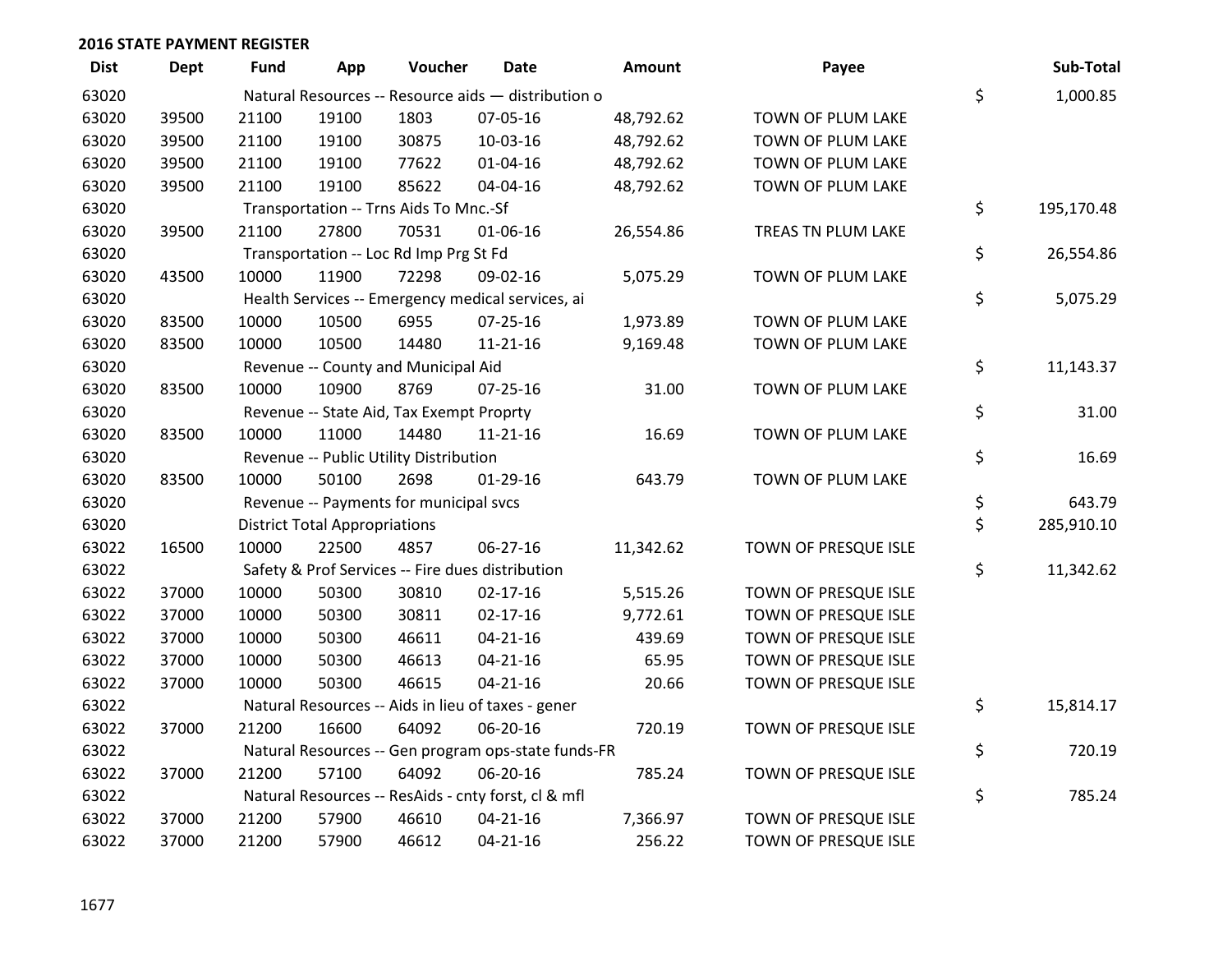| <b>Dist</b> | <b>Dept</b> | <b>Fund</b> | App                                  | Voucher                                             | Date           | <b>Amount</b> | Payee                 | Sub-Total        |
|-------------|-------------|-------------|--------------------------------------|-----------------------------------------------------|----------------|---------------|-----------------------|------------------|
| 63022       | 37000       | 21200       | 57900                                | 46614                                               | $04 - 21 - 16$ | 0.07          | TOWN OF PRESQUE ISLE  |                  |
| 63022       |             |             |                                      | Natural Resources -- Aids in lieu of taxes - sum s  |                |               |                       | \$<br>7,623.26   |
| 63022       | 37000       | 21200       | 66300                                | 33471                                               | 02-29-16       | 5,468.87      | TOWN OF PRESQUE ISLE  |                  |
| 63022       | 37000       | 21200       | 66300                                | 33474                                               | 02-29-16       | 5,427.00      | TOWN OF PRESQUE ISLE  |                  |
| 63022       | 37000       | 21200       | 66300                                | 33475                                               | 02-29-16       | 6,250.00      | TOWN OF PRESQUE ISLE  |                  |
| 63022       | 37000       | 21200       | 66300                                | 33476                                               | $02 - 29 - 16$ | 2,470.12      | TOWN OF PRESQUE ISLE  |                  |
| 63022       | 37000       | 21200       | 66300                                | 33478                                               | 02-29-16       | 2,144.00      | TOWN OF PRESQUE ISLE  |                  |
| 63022       |             |             |                                      | Natural Resources -- EA - lake protection           |                |               |                       | \$<br>21,759.99  |
| 63022       | 39500       | 21100       | 19100                                | 1804                                                | 07-05-16       | 33,872.26     | TOWN OF PRESQUE ISLE  |                  |
| 63022       | 39500       | 21100       | 19100                                | 30876                                               | 10-03-16       | 33,872.28     | TOWN OF PRESQUE ISLE  |                  |
| 63022       | 39500       | 21100       | 19100                                | 77623                                               | $01 - 04 - 16$ | 33,872.26     | TOWN OF PRESQUE ISLE  |                  |
| 63022       | 39500       | 21100       | 19100                                | 85623                                               | 04-04-16       | 33,872.26     | TOWN OF PRESQUE ISLE  |                  |
| 63022       |             |             |                                      | Transportation -- Trns Aids To Mnc.-Sf              |                |               |                       | \$<br>135,489.06 |
| 63022       | 43500       | 10000       | 11900                                | 72487                                               | 09-02-16       | 5,065.39      | TOWN OF PRESQUE ISLE  |                  |
| 63022       |             |             |                                      | Health Services -- Emergency medical services, ai   |                |               |                       | \$<br>5,065.39   |
| 63022       | 83500       | 10000       | 10500                                | 6956                                                | $07 - 25 - 16$ | 1,968.29      | TOWN OF PRESQUE ISLE  |                  |
| 63022       | 83500       | 10000       | 10500                                | 14481                                               | $11 - 21 - 16$ | 9,120.03      | TOWN OF PRESQUE ISLE  |                  |
| 63022       |             |             |                                      | Revenue -- County and Municipal Aid                 |                |               |                       | \$<br>11,088.32  |
| 63022       | 83500       | 10000       | 10900                                | 8770                                                | 07-25-16       | 49.00         | TOWN OF PRESQUE ISLE  |                  |
| 63022       |             |             |                                      | Revenue -- State Aid, Tax Exempt Proprty            |                |               |                       | \$<br>49.00      |
| 63022       | 83500       | 10000       | 11000                                | 14481                                               | $11 - 21 - 16$ | 33.75         | TOWN OF PRESQUE ISLE  |                  |
| 63022       |             |             |                                      | Revenue -- Public Utility Distribution              |                |               |                       | \$<br>33.75      |
| 63022       |             |             | <b>District Total Appropriations</b> |                                                     |                |               |                       | \$<br>209,770.99 |
| 63024       | 16500       | 10000       | 22500                                | 4858                                                | $06 - 27 - 16$ | 16,119.26     | TOWN OF SAINT GERMAIN |                  |
| 63024       |             |             |                                      | Safety & Prof Services -- Fire dues distribution    |                |               |                       | \$<br>16,119.26  |
| 63024       | 37000       | 10000       | 50300                                | 30526                                               | $02 - 17 - 16$ | 31,488.38     | TOWN OF SAINT GERMAIN |                  |
| 63024       | 37000       | 10000       | 50300                                | 45524                                               | $04 - 21 - 16$ | 64.00         | TOWN OF SAINT GERMAIN |                  |
| 63024       | 37000       | 10000       | 50300                                | 45525                                               | $04 - 21 - 16$ | 62.93         | TOWN OF SAINT GERMAIN |                  |
| 63024       |             |             |                                      | Natural Resources -- Aids in lieu of taxes - gener  |                |               |                       | \$<br>31,615.31  |
| 63024       | 37000       | 21200       | 16600                                | 64093                                               | 06-20-16       | 695.82        | TOWN OF SAINT GERMAIN |                  |
| 63024       |             |             |                                      | Natural Resources -- Gen program ops-state funds-FR |                |               |                       | \$<br>695.82     |
| 63024       | 37000       | 21200       | 57100                                | 64093                                               | 06-20-16       | 343.08        | TOWN OF SAINT GERMAIN |                  |
| 63024       |             |             |                                      | Natural Resources -- ResAids - cnty forst, cl & mfl |                |               |                       | \$<br>343.08     |
| 63024       | 37000       | 21200       | 57900                                | 45523                                               | $04 - 21 - 16$ | 622.40        | TOWN OF SAINT GERMAIN |                  |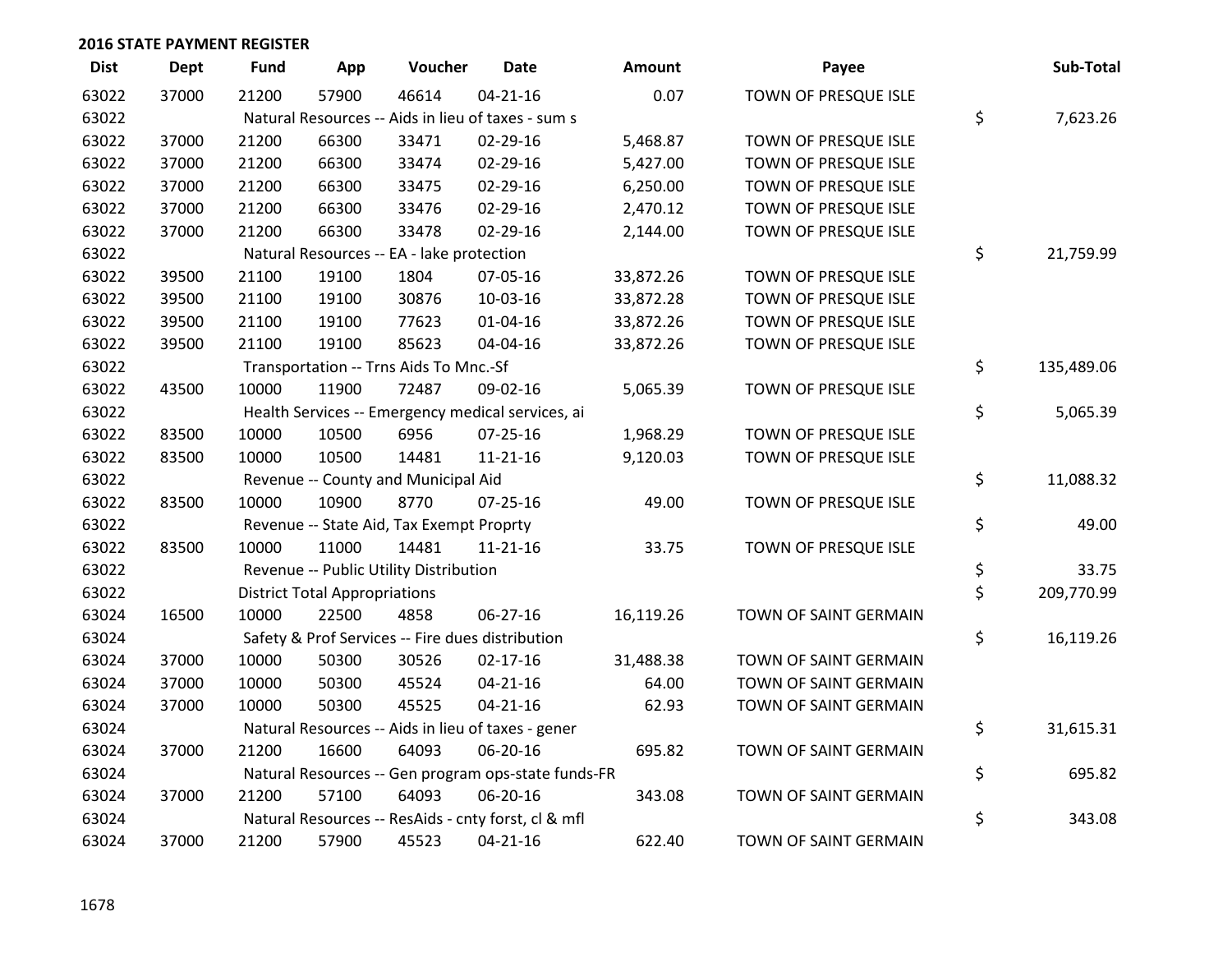| <b>Dist</b> | <b>Dept</b> | <b>Fund</b> | App                                  | Voucher                                             | Date           | Amount    | Payee                 | Sub-Total        |
|-------------|-------------|-------------|--------------------------------------|-----------------------------------------------------|----------------|-----------|-----------------------|------------------|
| 63024       | 37000       | 21200       | 57900                                | 45526                                               | $04 - 21 - 16$ | 6,760.84  | TOWN OF SAINT GERMAIN |                  |
| 63024       | 37000       | 21200       | 57900                                | 45527                                               | $04 - 21 - 16$ | 0.87      | TOWN OF SAINT GERMAIN |                  |
| 63024       |             |             |                                      | Natural Resources -- Aids in lieu of taxes - sum s  |                |           |                       | \$<br>7,384.11   |
| 63024       | 39500       | 21100       | 19100                                | 1805                                                | 07-05-16       | 47,453.10 | TOWN OF SAINT GERMAIN |                  |
| 63024       | 39500       | 21100       | 19100                                | 30877                                               | 10-03-16       | 47,453.10 | TOWN OF SAINT GERMAIN |                  |
| 63024       | 39500       | 21100       | 19100                                | 77624                                               | 01-04-16       | 47,453.10 | TOWN OF SAINT GERMAIN |                  |
| 63024       | 39500       | 21100       | 19100                                | 85624                                               | 04-04-16       | 47,453.10 | TOWN OF SAINT GERMAIN |                  |
| 63024       |             |             |                                      | Transportation -- Trns Aids To Mnc.-Sf              |                |           |                       | \$<br>189,812.40 |
| 63024       | 83500       | 10000       | 10500                                | 6957                                                | 07-25-16       | 2,692.62  | TOWN OF SAINT GERMAIN |                  |
| 63024       | 83500       | 10000       | 10500                                | 14482                                               | $11 - 21 - 16$ | 15,258.21 | TOWN OF SAINT GERMAIN |                  |
| 63024       |             |             |                                      | Revenue -- County and Municipal Aid                 |                |           |                       | \$<br>17,950.83  |
| 63024       | 83500       | 10000       | 10900                                | 8771                                                | $07 - 25 - 16$ | 82.00     | TOWN OF SAINT GERMAIN |                  |
| 63024       |             |             |                                      | Revenue -- State Aid, Tax Exempt Proprty            |                |           |                       | \$<br>82.00      |
| 63024       |             |             | <b>District Total Appropriations</b> |                                                     |                |           |                       | \$<br>264,002.81 |
| 63026       | 16500       | 10000       | 22500                                | 4859                                                | 06-27-16       | 13,034.88 | TOWN OF WASHINGTON    |                  |
| 63026       |             |             |                                      | Safety & Prof Services -- Fire dues distribution    |                |           |                       | \$<br>13,034.88  |
| 63026       | 37000       | 21200       | 16600                                | 64094                                               | 06-20-16       | 397.60    | TOWN OF WASHINGTON    |                  |
| 63026       |             |             |                                      | Natural Resources -- Gen program ops-state funds-FR |                |           |                       | \$<br>397.60     |
| 63026       | 37000       | 21200       | 57100                                | 64094                                               | 06-20-16       | 356.83    | TOWN OF WASHINGTON    |                  |
| 63026       |             |             |                                      | Natural Resources -- ResAids - cnty forst, cl & mfl |                |           |                       | \$<br>356.83     |
| 63026       | 37000       | 21200       | 57900                                | 46729                                               | $04 - 21 - 16$ | 2.73      | TOWN OF WASHINGTON    |                  |
| 63026       | 37000       | 21200       | 57900                                | 46730                                               | $04 - 21 - 16$ | 123.75    | TOWN OF WASHINGTON    |                  |
| 63026       |             |             |                                      | Natural Resources -- Aids in lieu of taxes - sum s  |                |           |                       | \$<br>126.48     |
| 63026       | 37000       | 21200       | 58400                                | 48214                                               | 04-29-16       | 1,353.33  | TOWN OF WASHINGTON    |                  |
| 63026       | 37000       | 21200       | 58400                                | 90585                                               | 09-14-16       | 17,546.52 | TOWN OF WASHINGTON    |                  |
| 63026       |             |             |                                      | Natural Resources -- ResAids - pymt in lieu tax fed |                |           |                       | \$<br>18,899.85  |
| 63026       | 37000       | 21200       | 58900                                | 102723                                              | $11 - 18 - 16$ | 817.45    | TOWN OF WASHINGTON    |                  |
| 63026       |             |             |                                      | Natural Resources -- Resource aids - distribution o |                |           |                       | \$<br>817.45     |
| 63026       | 37000       | 21200       | 66300                                | 44792                                               | 04-19-16       | 13,750.00 | TOWN OF WASHINGTON    |                  |
| 63026       | 37000       | 21200       | 66300                                | 50688                                               | $05-10-16$     | 13,750.00 | TOWN OF WASHINGTON    |                  |
| 63026       |             |             |                                      | Natural Resources -- EA - lake protection           |                |           |                       | \$<br>27,500.00  |
| 63026       | 39500       | 21100       | 19100                                | 1806                                                | 07-05-16       | 40,026.85 | TOWN OF WASHINGTON    |                  |
| 63026       | 39500       | 21100       | 19100                                | 30878                                               | 10-03-16       | 40,026.87 | TOWN OF WASHINGTON    |                  |
| 63026       | 39500       | 21100       | 19100                                | 77625                                               | $01 - 04 - 16$ | 40,026.85 | TOWN OF WASHINGTON    |                  |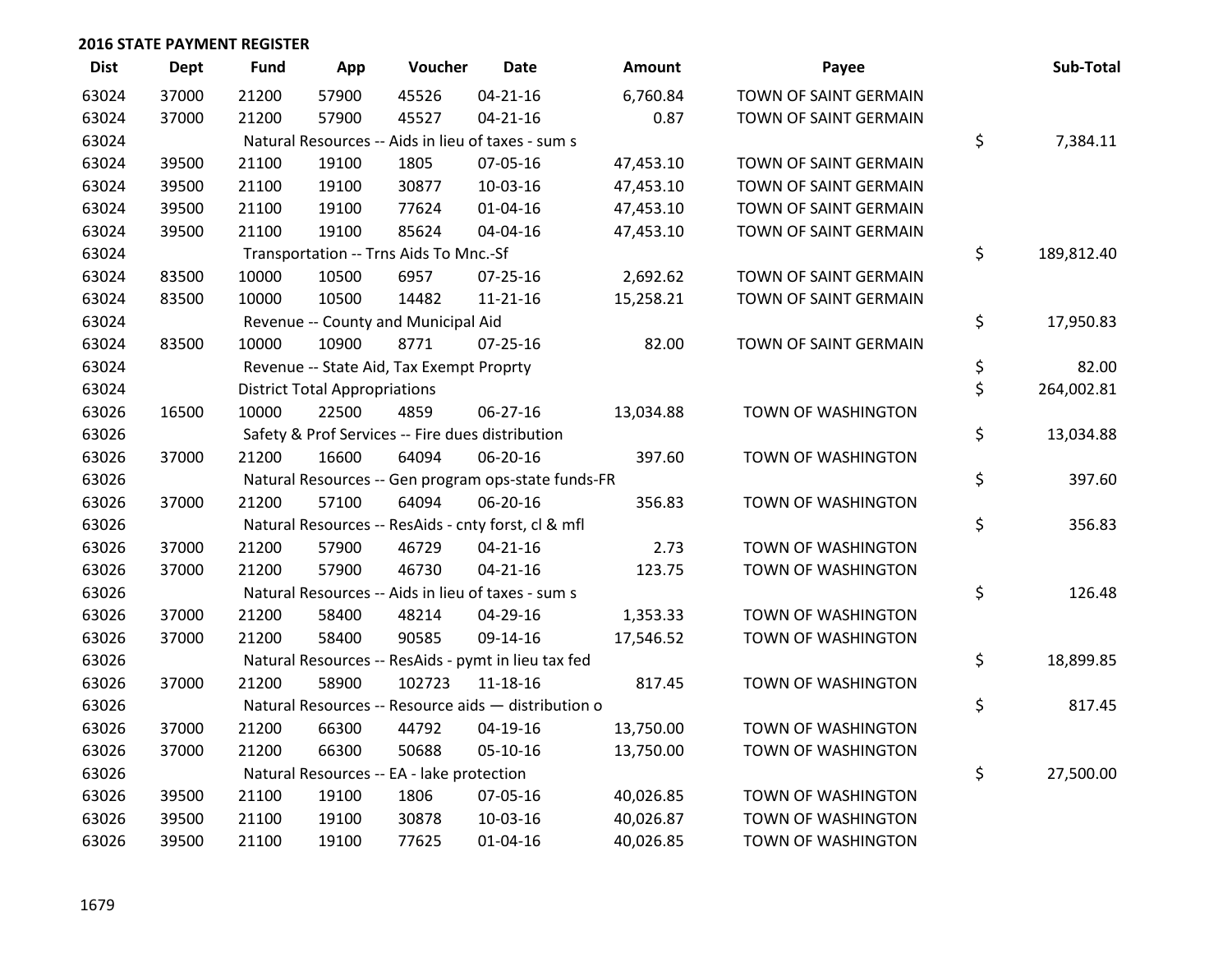| <b>Dist</b> | <b>Dept</b> | <b>Fund</b> | App                                  | Voucher                                          | <b>Date</b>                                         | Amount    | Payee               |    | Sub-Total  |  |
|-------------|-------------|-------------|--------------------------------------|--------------------------------------------------|-----------------------------------------------------|-----------|---------------------|----|------------|--|
| 63026       | 39500       | 21100       | 19100                                | 85625                                            | 04-04-16                                            | 40,026.85 | TOWN OF WASHINGTON  |    |            |  |
| 63026       |             |             |                                      | Transportation -- Trns Aids To Mnc.-Sf           |                                                     |           |                     | \$ | 160,107.42 |  |
| 63026       | 83500       | 10000       | 10500                                | 6958                                             | 07-25-16                                            | 2,399.86  | TOWN OF WASHINGTON  |    |            |  |
| 63026       | 83500       | 10000       | 10500                                | 14483                                            | $11 - 21 - 16$                                      | 13,599.19 | TOWN OF WASHINGTON  |    |            |  |
| 63026       |             |             |                                      | Revenue -- County and Municipal Aid              |                                                     |           |                     | \$ | 15,999.05  |  |
| 63026       | 83500       | 10000       | 10900                                | 8772                                             | 07-25-16                                            | 59.00     | TOWN OF WASHINGTON  |    |            |  |
| 63026       |             |             |                                      | Revenue -- State Aid, Tax Exempt Proprty         |                                                     |           |                     | \$ | 59.00      |  |
| 63026       |             |             | <b>District Total Appropriations</b> |                                                  |                                                     |           |                     |    |            |  |
| 63028       | 16500       | 10000       | 22500                                | 4860                                             | 06-27-16                                            | 6,442.83  | WINCHESTER, TOWN OF |    |            |  |
| 63028       |             |             |                                      | Safety & Prof Services -- Fire dues distribution |                                                     |           |                     | \$ | 6,442.83   |  |
| 63028       | 37000       | 10000       | 50300                                | 29265                                            | $02 - 12 - 16$                                      | 18,981.24 | WINCHESTER, TOWN OF |    |            |  |
| 63028       | 37000       | 10000       | 50300                                | 29266                                            | $02 - 12 - 16$                                      | 744.03    | WINCHESTER, TOWN OF |    |            |  |
| 63028       | 37000       | 10000       | 50300                                | 46752                                            | $04 - 21 - 16$                                      | 324.20    | WINCHESTER, TOWN OF |    |            |  |
| 63028       |             |             |                                      |                                                  | Natural Resources -- Aids in lieu of taxes - gener  |           |                     | \$ | 20,049.47  |  |
| 63028       | 37000       | 21200       | 16600                                | 64095                                            | 06-20-16                                            | 739.55    | WINCHESTER, TOWN OF |    |            |  |
| 63028       |             |             |                                      |                                                  | Natural Resources -- Gen program ops-state funds-FR |           |                     | \$ | 739.55     |  |
| 63028       | 37000       | 21200       | 57100                                | 64095                                            | 06-20-16                                            | 1,424.28  | WINCHESTER, TOWN OF |    |            |  |
| 63028       |             |             |                                      |                                                  | Natural Resources -- ResAids - cnty forst, cl & mfl |           |                     | \$ | 1,424.28   |  |
| 63028       | 37000       | 21200       | 57900                                | 46751                                            | $04 - 21 - 16$                                      | 4,047.54  | WINCHESTER, TOWN OF |    |            |  |
| 63028       |             |             |                                      |                                                  | Natural Resources -- Aids in lieu of taxes - sum s  |           |                     | \$ | 4,047.54   |  |
| 63028       | 37000       | 21200       | 58300                                | 70717                                            | 06-30-16                                            | 1,368.59  | WINCHESTER, TOWN OF |    |            |  |
| 63028       |             |             |                                      | Natural Resources -- Rec & resource aids, fed    |                                                     |           |                     | \$ | 1,368.59   |  |
| 63028       | 37000       | 21200       | 58900                                | 102724                                           | 11-18-16                                            | 599.70    | WINCHESTER, TOWN OF |    |            |  |
| 63028       |             |             |                                      |                                                  | Natural Resources -- Resource aids - distribution o |           |                     | \$ | 599.70     |  |
| 63028       | 39500       | 21100       | 19100                                | 1807                                             | 07-05-16                                            | 23,875.18 | WINCHESTER, TOWN OF |    |            |  |
| 63028       | 39500       | 21100       | 19100                                | 30879                                            | 10-03-16                                            | 23,875.20 | WINCHESTER, TOWN OF |    |            |  |
| 63028       | 39500       | 21100       | 19100                                | 77626                                            | $01 - 04 - 16$                                      | 23,875.18 | TOWN OF WINCHESTER  |    |            |  |
| 63028       | 39500       | 21100       | 19100                                | 85626                                            | 04-04-16                                            | 23,875.18 | TOWN OF WINCHESTER  |    |            |  |
| 63028       |             |             |                                      | Transportation -- Trns Aids To Mnc.-Sf           |                                                     |           |                     | \$ | 95,500.74  |  |
| 63028       | 83500       | 10000       | 10500                                | 6959                                             | 07-25-16                                            | 878.99    | WINCHESTER, TOWN OF |    |            |  |
| 63028       | 83500       | 10000       | 10500                                | 14484                                            | $11 - 21 - 16$                                      | 4,980.91  | WINCHESTER, TOWN OF |    |            |  |
| 63028       |             |             |                                      | Revenue -- County and Municipal Aid              |                                                     |           |                     | \$ | 5,859.90   |  |
| 63028       | 83500       | 10000       | 10900                                | 8773                                             | $07 - 25 - 16$                                      | 33.00     | WINCHESTER, TOWN OF |    |            |  |
| 63028       |             |             |                                      | Revenue -- State Aid, Tax Exempt Proprty         |                                                     |           |                     | \$ | 33.00      |  |